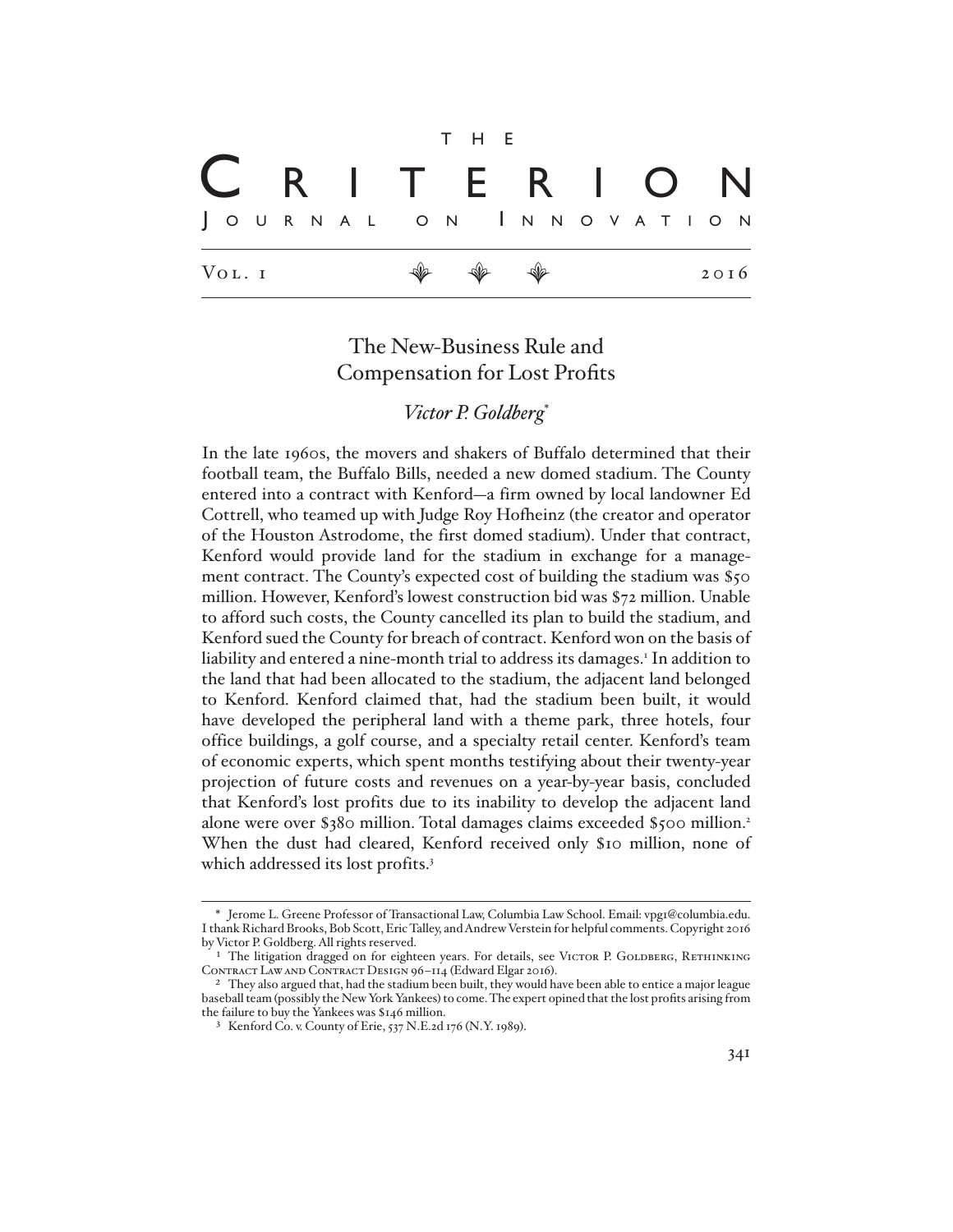As a matter of sound policy the denial was correct, although the trial judge got there with a dubious argument, which I need not reproduce here.<sup>4</sup> Kenford's lost profit claim faced a doctrinal hurdle—the so-called "new-business rule."5 If a business were *new*—that is, if it did not have a history of profitable operations—it would be denied recovery for lost profits. Until recently, most American jurisdictions followed the rule. That has changed. Robert Dunn summarized that change in his treatise: "The first edition of this book described the new-business rule as a 'majority rule' and the rejection of the new-business rule as a 'minority rule.' The trend in the cases since 1978 is unmistakable. The modern decisions . . . demonstrate an increased rejection of the traditional new-business rule. The majority and minority rules are now the other way around."6 Likewise, Allan Farnsworth stated that the rule "has been largely abandoned."7 The new-business rule still exists in some jurisdictions, notably in New York (although, for reasons that will become clear, the New York courts have tied themselves in knots in their efforts to apply the rule).

Today, the prevailing notion accepts Dunn's view that a new business is no different from an existing one. "What the earlier cases perceived as a rule of law has been replaced in the cases cited by a rule of evidence. The rule of evidence is far preferable. . . . The trend in the modern cases is plainly toward replacing the old rule of law with a rule of evidence—the unquestionable principle that damages for loss of profits must be proven with reasonable certainty."8

I argue that this so-called "modern" view is wrong. The damages for a new business ought not be viewed as merely a matter of whether the evidence is sufficient to surmount the "reasonable certainty" hurdle. By ignoring the underlying economics, the courts have lumped together a disparate set of problems under the new-business rubric and have attempted to treat all of those problems alike. For some cases—such as the Kenford litigation—a zero-compensation result would be appropriate. For others, zero-compensation would not suffice. Unpacking the "modern" view results in a more nuanced approach to measuring damages. In particular, it calls into question a common refrain in contracts discourse, namely, that the damage rules result in systematic undercompensation.9 I will argue that the increased

<sup>4</sup> For details, see GOLDBERG, *supra* note 1, at 102–03.<br>5 See Bernadette I Bollas *The Nege Business Rule and t* 

<sup>5</sup> *See* Bernadette J. Bollas, *The New Business Rule and the Denial of Lost Profits*, 48 Ohio St. L.J. 855 (1987).

ROBERT C. DUNN, RECOVERY OF DAMAGES FOR LOST PROFITS § 4.3, at 391 (Lawpress Corp. 2005).

<sup>7</sup> E. Allan Farnsworth, Contracts § 12.15, at 272 (Wolters Kluwer 4th ed. 2004).

<sup>8</sup> Dunn, *supra* note 6, § 4.3, at 392; DAN B. DOBBS, HANDBOOK ON THE LAW OF REMEDIES § 3.3, at 155 (West 1973) ("[T]he distinction between established businesses and new ones . . . goes to the weight of the evidence.").

<sup>9</sup> *See* Alan Schwartz, *The Case for Specific Performance*, 89 Yale L.J. 271, 275–76 (1979); Steven Shavell, *Is Breach of Contract Immoral?*, 56 Emory L.J. 439, 451 (2006); Douglas G. Baird, *The Young Astronomers*, 74 U. Chi. L. Rev. 1641, 1650 (2007); Melvin Aron Eisenberg, *The Principle of* Hadley v. Baxendale, 80 Calif. L.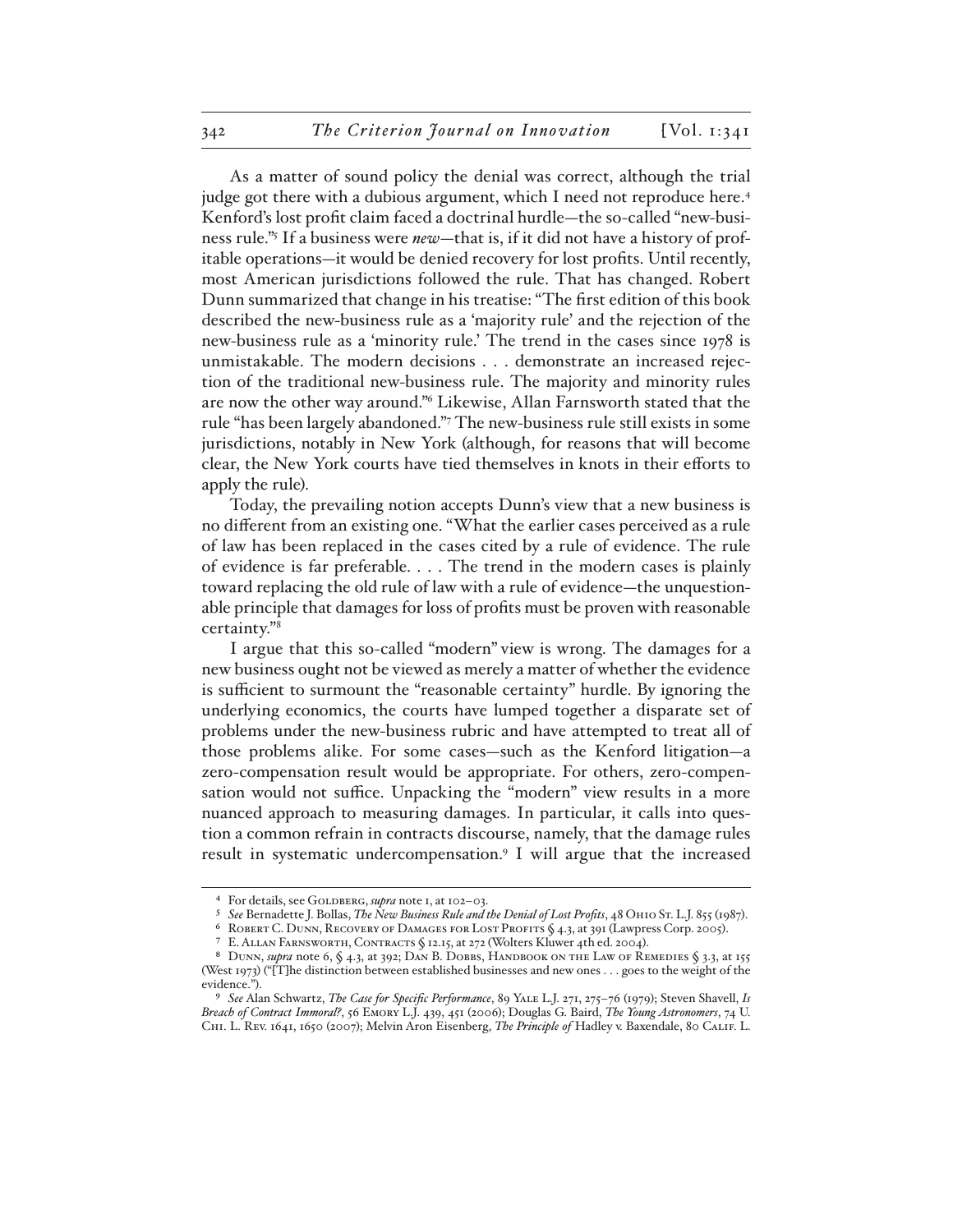liberality in awarding lost profits to new businesses has, in many instances, resulted in overcompensation. All the errors are not, however, in one direction; in other contexts, application of the rule has (or would have) resulted in undercompensation.

I break down the case law into four stylized categories; actual cases might not fit entirely under a single category. There is a class of cases in which the appropriate new business award is zero, but the courts have drawn the line in the wrong place. The crucial issue is not the lack of a track record or whether damages can be proved with "reasonable certainty." Rather, they should focus on a firm's expected return on a new investment, regardless of whether that investment is for a new business. Terry Malloy characterizes those cases with the plaintive cry, "I could've been a contender."10 Following a breach of contract, the plaintiff—who has *not* executed its business plans that rely on the contract—claims that, absent the breach, it *would have* created certain businesses and earned profits by doing so. As one court said, "[m]ost contracts are motivated by the expectation of future profits. If such profits are within the contemplation of the parties at the time the contract is made, they may form the measure of damage."<sup>11</sup> Why, then, should the plaintiff be subject to zero compensation? The simple answer is that the damage remedy must account for the opportunity cost of capital. Since there is no reason to believe that this particular investment would have been more profitable than any alternative use of the funds that the plaintiff saved because the deal cratered, there would be no loss. Thus, returning to the domed stadium that wasn't, Kenford still had the funds it would have invested in the hotels, golf course, and other projects. It could have invested the funds in other projects, and there was no reason for it to believe that one set of projects was better or worse than the other.<sup>12</sup> I develop and qualify this argument in Part I.

In the second category of cases, an owner of intellectual property licenses the property to a party that fails to exploit it. Suppose that part of the licensor's compensation was contingent, perhaps, on a royalty on the licensee's sales, and that the licensor proved that the licensee breached the contract by failing to exploit the property. In that case, damages would be

Rev. 563, 610–11 (1992); Tess Wilkinson-Ryan & David A. Hoffman, *Breach Is for Suckers*, 63 Vand. L. Rev. 1003, 1006 (2010); David W. Carroll, *A Little Essay in Partial Defense of the Contract-Market Differential as a Remedy for Buyers*, 57 S. Calif. L. Rev. 667, 680–81 (1984).

<sup>&</sup>lt;sup>10</sup> ON THE WATERFRONT (Columbia Pictures 1954) (Marlon Brando playing Terry Malloy).

<sup>11</sup> Larsen v. Walton Plywood Co., 390 P.2d 677, 686 (Wash.), *adhered to en banc by* 396 P.2d 879 (Wash. 1964) (mem.).

<sup>&</sup>lt;sup>12</sup> The two principals were highly leveraged, so their future spending would most likely have been funded by debt. The principals either owned or had options on the adjacent land. As I note in Part I, owning a complementary asset can make the investment more valuable than its alternatives. However, the value of the new structures would have been reflected in the value of the land. The experts also claimed the potential appreciation in the value of that land as a separate source of damages. Including both measures in the damages calculation would have resulted in double counting. In the end, the Court of Appeals denied recovery for the lost appreciation in land value as well. *See* Kenford Co. v. County of Erie, 537 N.E.2d 176 (N.Y. 1989).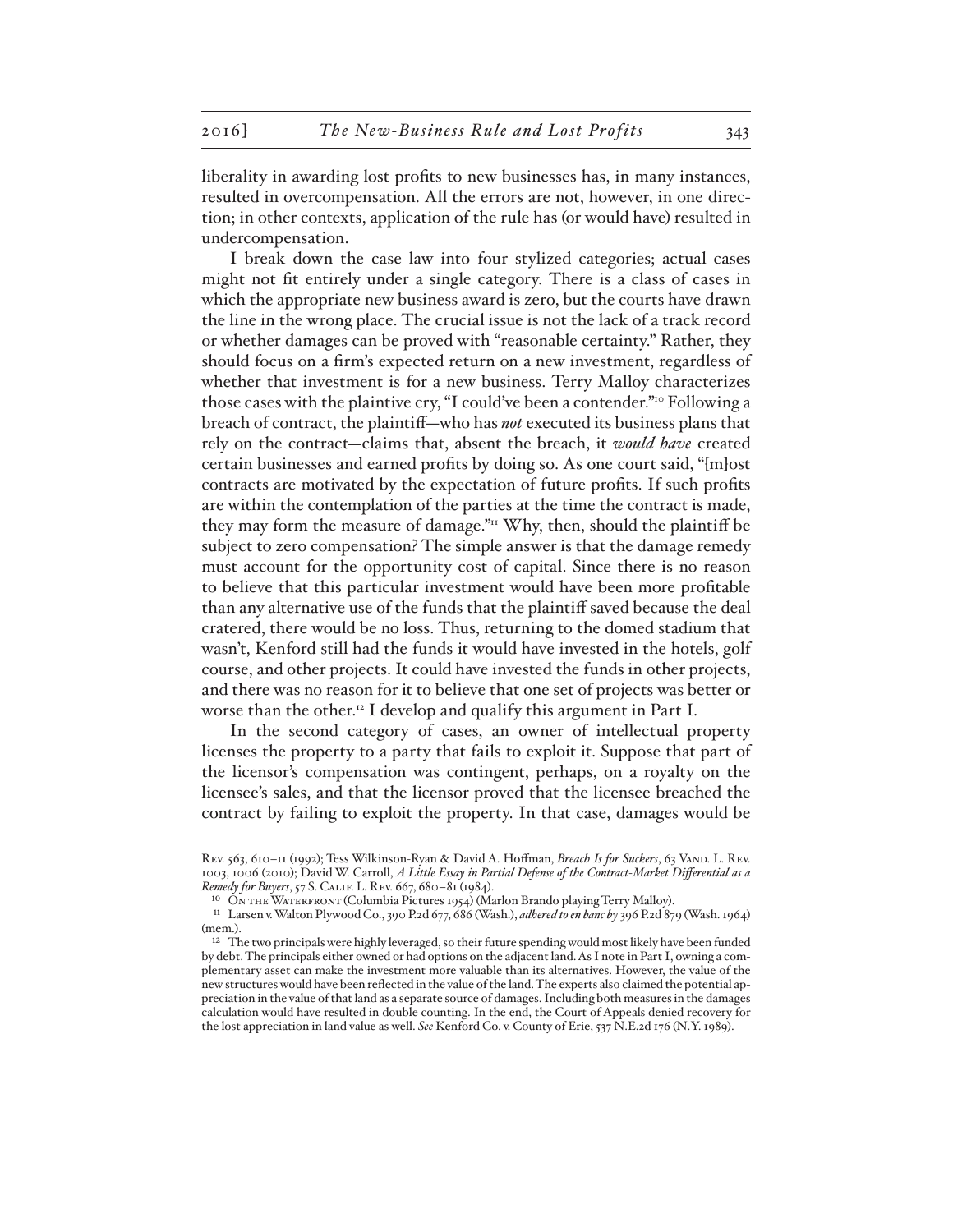the royalties on the licensee's projected sales. Contrary to the first category of cases, the licensor *has already made its investment*. Unless the contract has a liquidated-damages clause or some other restriction on recovery, the damages should be recoverable. As I explain in Part II, the New York *per se* rule against awarding lost profits for new businesses has conflated such cases and the first category of cases, resulting in some very convoluted reasoning. I analyze the second category of cases and its interplay with the other categories in Part II.

The third category consists of cases in which the promisor delays performance or supplies a defective product. For example, there might be a delay in initiating a construction project or delivering products, or there might be a breach in warranty. In those cases, performance eventually does take place. I analyze such cases following the rule of *Hadley v. Baxendale*. 13 Depending on the facts, one could make a strong case for outcomes ranging from no compensation to expectation damages.14 I analyze the third class of cases in Part III.

The final category consists of cases that involve a buyer's anticipatory repudiation of a long-term contract under which a seller has partially performed. I argue that the seller's ability to recover lost profits should depend on neither the newness of the business nor the reasonable certainty of the damage calculations, but rather on whether the market conditions have changed. If market conditions have not changed, there should be no recovery for lost profits. If market conditions have changed, lost profits should be recoverable. However, the recovery should be for direct, not consequential, damages. In Part IV, I explain why that specification makes a difference.

The new-business rule should not be thought of as a single rule. By stuffing inherently different types of problems into a single box, courts and commentators have undermined the rationale for the rule, even for cases in which application of the rule was appropriate. The courts have deployed on an *ad hoc* basis various devices—notably "reasonable certainty" or by labeling the claimant's business as new (or not)—to justify awarding damages to some plaintiffs but not others. With a proper understanding, neither these nor other ploys would be necessary.

<sup>13</sup> 9 Ex. 341, 156 Eng. Rep. 145 (1854).

<sup>14</sup> Judge Posner recognized this range of outcomes in his decision in MindGames, Inc. v. W. Publ'g Co., 218 F.3d 652, 655 (7th Cir. 2000) ("The rule of *Hadley v. Baxendale* often prevents the victim of a breach of contract from obtaining lost profits, but that rule is not invoked here. Neither the 'new business' rule nor the rule of *Hadley v. Baxendale* stands for the *general* proposition that lost profits are never a recoverable item of damages in a tort or breach of contract case." (emphasis added) (citation omitted)).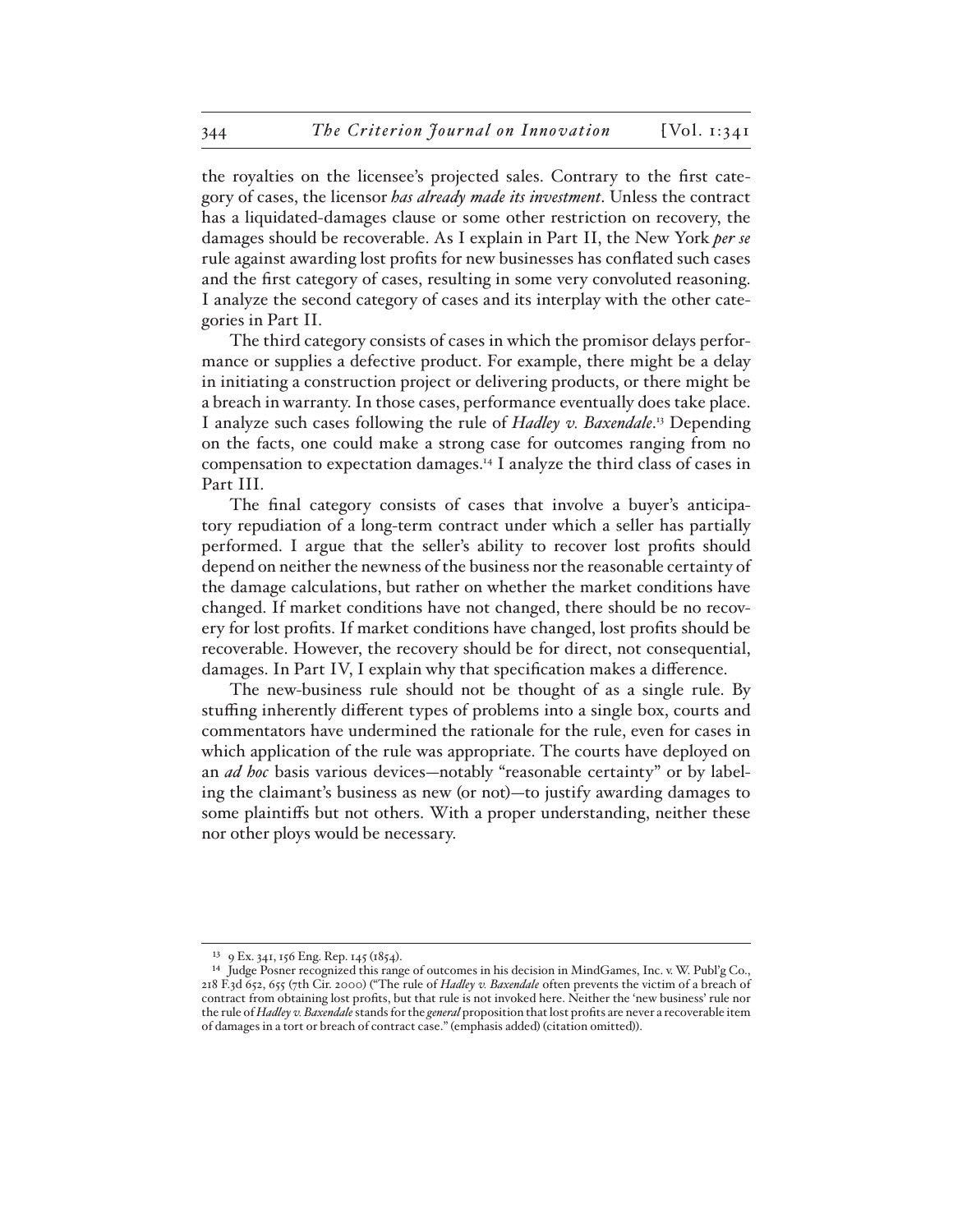#### I. Opportunity Cost

Suppose that, when a promisor breached a contract, the promisee had not taken any action in reliance on that contract. The promisee then claims that, absent the breach, it *would have* invested in a business that would have been profitable and that it has lost the profits from that forgone activity. Suppose further that the promisee has no complementary assets that would have made that forgone activity uniquely valuable. The promisee would then bring in expert economic witnesses who would testify to its "lost profits," the forgone earnings of the "stillborn enterprise."15

In such a case, the relevant question is not whether the project would be profitable but rather whether it would be more profitable than its next-best alternative. The investment might have turned out to be a wild success or a dismal failure, but there is no reason *a priori* to believe that the expected rate of return would exceed the going market rate. After the breach of contract, the promisee still has the money that it would otherwise have invested in the project, as well as the freedom to use those funds for any purpose. In that case, the expected value of the specific project would be the same as the market value, so the promisee's loss would be zero. I need not qualify this by comparing the riskiness of the particular project with the market rate because the opportunity cost of the funds accounts for relative riskiness. Thus, for cases in which the promisee has not made any investments that depend on the breached contract, the *per se* rule—no compensation—makes sense.

By not recognizing that economic rationale, courts have allowed plaintiffs like Kenford to claim losses that would overcompensate them substantially. Because damage claims are usually treated as a matter of fact, courts, with no coherent theory behind their approach in dealing with the claims, allow many of those claims to succeed or at least to reach the jury. Even if the claims are denied ultimately, allowing plaintiffs to make such legal claims alone can have significant effects. They raise litigation costs if expert testimony is given to prove the alleged loss.<sup>16</sup> For example, in the Kenford litigation, expert economic testimony wasted hundreds of thousands of dollars—an amount that, adjusting for inflation, would cost millions today—and months

<sup>15</sup> Roger I. Abrams, Donald Welsch & Bruce Jonas, *Stillborn Enterprises: Calculating Expectation Damages Using Forensic Economics*, 57 Ohio St. L.J. 809 (1996).

 $^{16}$  In an antitrust case, Judge Posner disparaged the damages testimony of the expert witnesses:

The projection of lost profits that Olympia's expert witness made to the jury bore no relation to Olympia's internal business planning or to economic reality. It is thus one more illustration of the old problem of expert witnesses who are "often the mere paid advocates or partisans of those who employ and pay them, as much so as the attorneys who conduct the suit. There is hardly anything, not palpably absurd on its face, that cannot now be proved by some so-called 'experts.'" The expert in this case dazzled the jury with "an array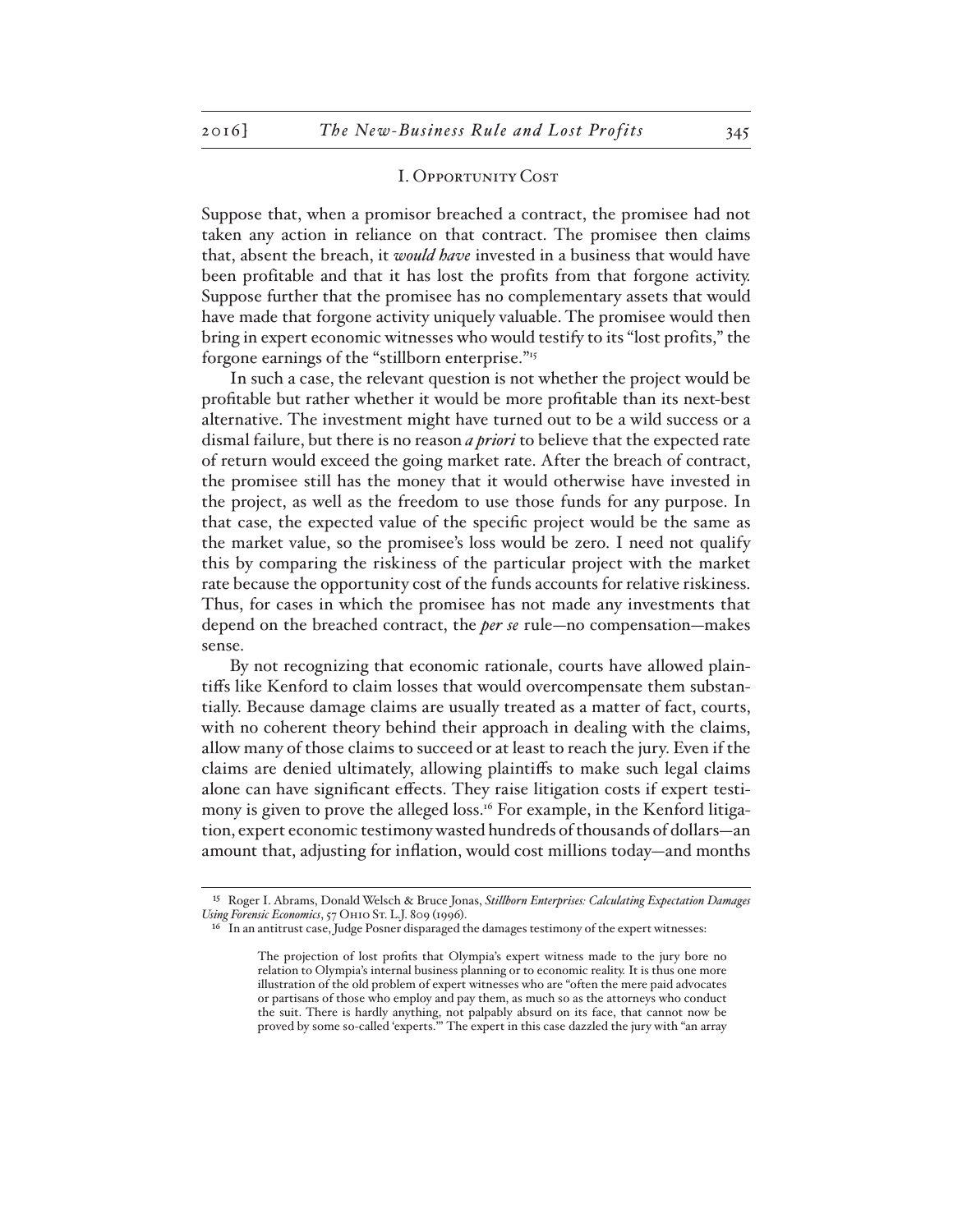of jurors' time. In addition, uncertainty over whether a court would accept the evidence would affect the settlement value.<sup>17</sup> In the remainder of this part, I provide some examples from case law of plaintiffs' attempts to assert lost profit claims for stillborn projects.

*A.* Fera v. Village Plaza, Inc.

*Fera v. Village Plaza, Inc.*18 appears in a number of casebooks and is often cited as an illustration of a modern court decision recognizing the lost profits of a business that had not yet begun to operate.19 Fera intended to open a "book and bottle" shop and executed a ten-year lease with Village Plaza.20 For reasons unimportant to my discussion, Village Plaza leased the property to someone else. However, there was no indication that the lease terms had become any different—that is, the court gave no indication that there might have been a change in the market value of the leasehold. Fera sued Village Plaza, arguing that had he been able to lease the property, he would have made profits over the next ten years. Fera, testifying as an expert on his own behalf, claimed \$270,000 in lost profits. Village Plaza's expert testified that Fera would probably have made losses instead. The jury awarded Fera \$200,000 in lost profits.

The Michigan Supreme Court upheld the jury verdict, asserting that the claim for lost profits by a new business is no different from the general rules regarding claims for lost profits generally:

These cases and others since should not be read as stating a rule of law which prevents *every* new business from recovering anticipated lost profits for breach of contract. The rule is *merely an application of the doctrine* that

of figures conveying a delusive impression of exactness"—delusive because the figures had no relation to reality.

Olympia Equip. Leasing Co. v. W. Union Tel. Co., 797 F.2d 370, 382 (7th Cir. 1986) (citations omitted) (first quoting Keegan v. Minneapolis & St. Louis R.R., 78 N.W. 965, 966 (Minn. 1899); then quoting Herman Schwabe, Inc. v. United Shoe Mach. Corp., 297 F.2d 906, 912 (2d Cir. 1962) (Friendly, J.)); *see also* J. Gregory Sidak, *Court-Appointed Neutral Economic Experts*, 9 J. Competition L. & Econ. 359 (2013). Of course, not all expert witnesses behave this way. I am occasionally retained in that role, and I hope that I am objective. Nonetheless, as we shall see in some of the cases discussed below, the experts do often stretch the truth.

<sup>&</sup>lt;sup>17</sup> There is some behavioral evidence that introducing a high number, even a ridiculously high one, could bias the fact finder's decision upward. For a nontechnical introduction to the "anchoring" effect, see Daniel Kahneman, Thinking Fast and Slow 119–28 (Farrar, Straus & Giroux 2011).

<sup>18</sup> 242 N.W.2d 372 (Mich. 1976).

<sup>19</sup> *See* E. Allan Farnsworth, Carol Sanger, Neil B. Cohen, Richard R.W. Brooks & Larry T. Garvin, Contracts: Cases and Materials (West 8th ed. 2013); John P. Dawson, William Burnett Harvey, Stanley D. Henderson & Douglas G. Baird, Contracts: Cases and Comment (Foundation Press 10th ed. 2013); DANIEL MARKOVITS, CONTRACT LAW AND LEGAL METHODS (Foundation Press 2012); Gerald E. Berendt, Rebecca A. Cochran, Doris Estelle Long, Robert J. Nye & John H. Scheid, Contract Law and Practice (LexisNexis 2d ed. 2009); George W. Kuney & Robert M. Lloyd, CONTRACTS: TRANSACTIONS AND LITIGATION (West 3d ed. 2011).

<sup>20</sup> Fera intended to open a bookstore with a liquor license. Probably not a great business idea.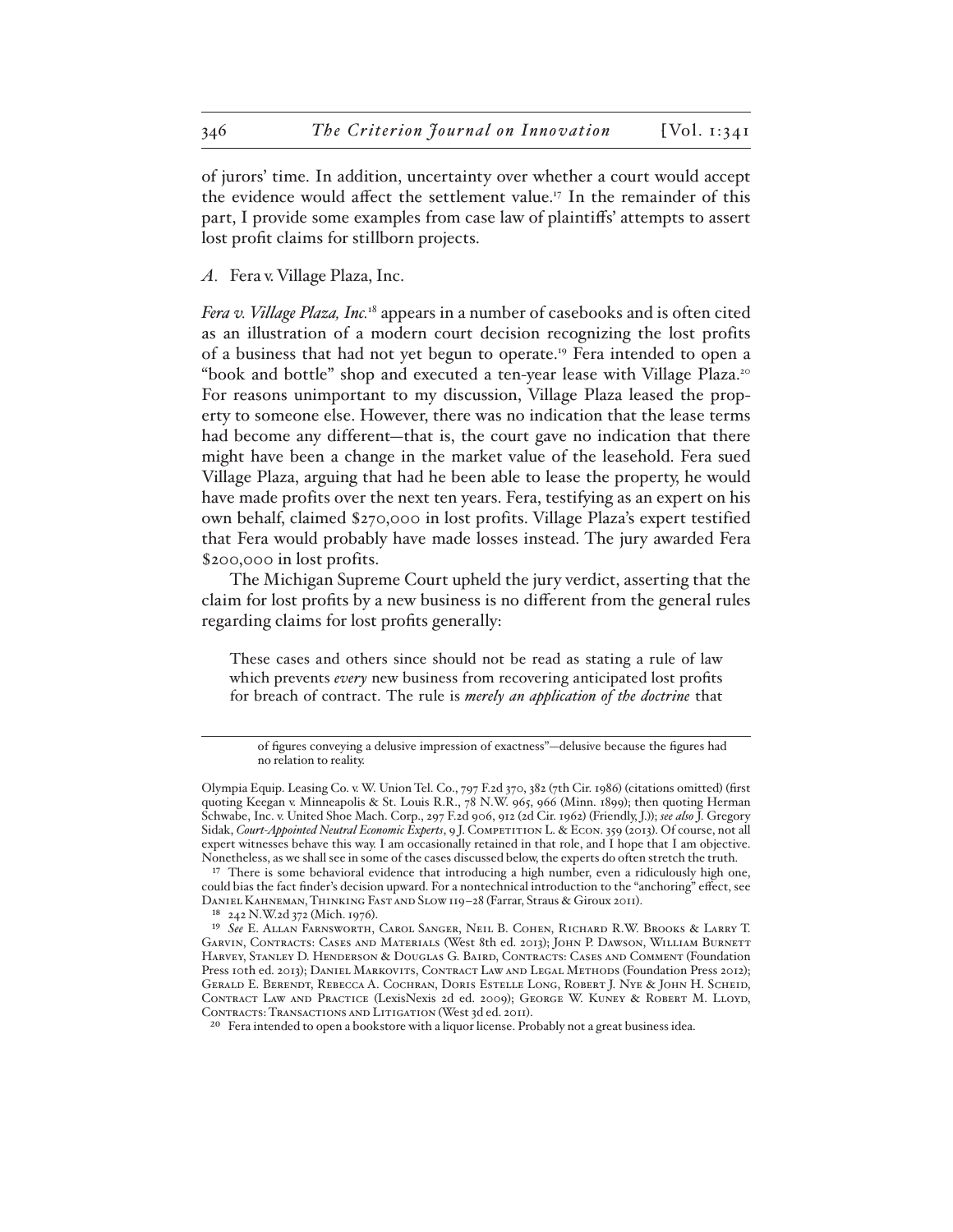"[i]n order to be entitled to a verdict, or a judgment, for damages for breach of contract, the plaintiff must lay a basis for a reasonable estimate of the extent of his harm, measured in money." The issue becomes one of sufficiency of proof. "The jury should not [be] allowed to speculate or guess upon this question of the amount of loss of profits."<sup>21</sup>

Thus framed, Fera's recovery hinged on the sufficiency of proof. The court used the fact that both parties spent a considerable amount of effort on proving damages as evidence that the damage measure would not be speculative. It quoted the trial judge:

The loss of profits are often speculative and conjectural on the part of witnesses. When this is true, the Court should deny loss of profits because of the speculative nature of the testimony and the proofs. However, the law is also clear that where lost profits are shown, and there is ample proof on this point, they should not be denied merely because they are hard to prove. In this case, both parties presented testimony on this issue for days. This testimony took the lost profits issue out of the category of speculation and conjecture. The jury was given an instruction on loss of profits and what the proofs must show, and the nature of the proofs, and if they found them to be speculative they could not award damages therefor. The jury, having found damages to exist, and awarded the same in this case in accord with the proper instructions, the Court cannot, now, overrule the jury's finding.<sup>22</sup>

This is a funny argument. Because the parties tried to prove lost profits, the results were not speculative, and, therefore, the jury should be allowed to find lost profit damages. I believe no other court has embraced such reasoning, although many cite *Fera* when justifying their conclusion that lost profits should be awarded.<sup>23</sup>

Jurors in *Fera* only had to sit through days of nonsense as opposed to the jurors of *Kenford*, who had to endure months. Still, the only purpose of the "factual" inquiry was to mislead the jury. The estimates were not speculative; they were silly. Fera had taken a ten-year lease on a space in a shopping center for a "book and bottle" shop; and he claimed that, because the shopping center leased that space to someone else, he had lost profits from that shop for the ten-year period. After the breach of contract, Fera still possessed his

<sup>21</sup> *Fera*, 242 N.W.2d at 373–74 (first and third alterations in original) (second emphasis added) (citation omitted) (first quoting 5 ARTHUR L. CORBIN, CORBIN ON CONTRACTS § 1020, at 124 (West 1964); then quoting Kezeli v. River Rouge Lodge IOOF, 161 N.W. 838, 840 (Mich. 1917)).

<sup>22</sup> *Id.* at 375 (internal quotation marks omitted).

<sup>23</sup> *See, e.g.*, Drews Co. v. Ledwith-Wolfe Assocs., Inc., 371 S.E.2d 532, 533 (S.C. 1988); Super Valu Stores, Inc. v. Peterson, 506 So. 2d 317 (Ala. 1987); Mid-Am. Tablewares, Inc. v. Mogi Trading Co., 100 F.3d 1353 (7th Cir. 1996); Fredonia Farms, LLC v. Enbridge Energy Partners, L.P., No. 1:12-CV-1005, 2014 WL 3573723, at \*10 (W.D. Mich. July 18, 2014); Hunters Int'l Mfg. Corp. v. Christiana Metals Corp., 561 F. Supp. 614, 617 (E.D. Mich. 1982), *aff 'd*, 725 F.2d 683 (6th Cir. 1983); Beverly Hills Concepts, Inc. v. Schatz & Schatz, Ribicoff & Kotkin, 717 A.2d 724 (Conn. 1998).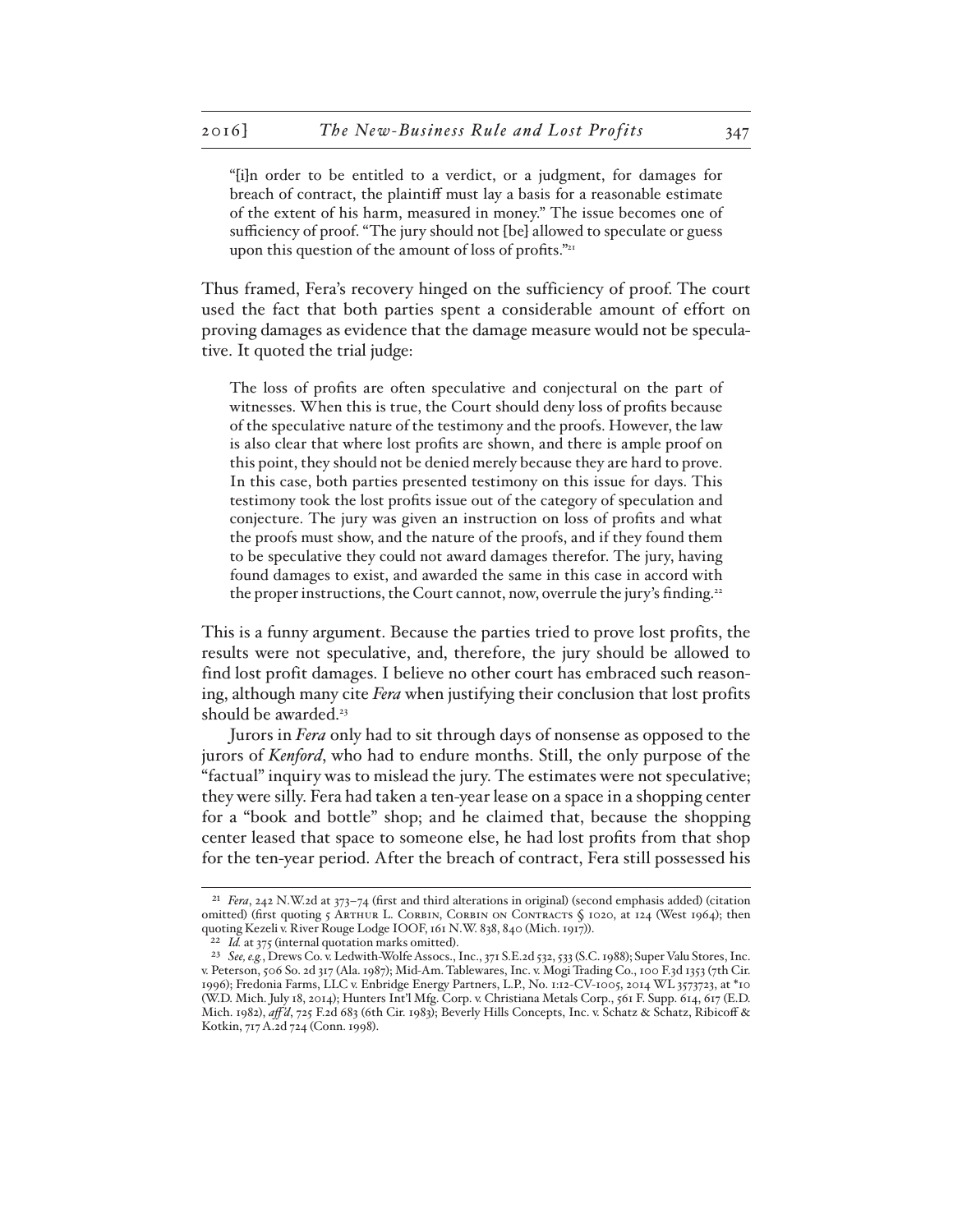business idea, his cash, and his ability to lease other spaces. Awarding Fera any lost profit damages assumes that spending money on this shop in this location was better than any alternative use, which makes no sense.<sup>24</sup>

My colleague Robert Scott suggested that I was just cherry picking "lousy lawyering" cases in which the defendant's lawyer should have been guilty of malpractice. Unfortunately, it was the law, not the lawyer, that was the problem. As I note later in this article, *Fera* is cited with approval in a number of cases, and none questions its outcome. I found 33 scholarly articles in the *Westlaw* database that cite *Fera;* none question its reasoning. The Farnsworth treatise includes the case in a string citation, without comment, for the proposition that the "rule of law which prevents *every* new business from recovering anticipated lost profits" is rejected.<sup>25</sup> The curators of the Corbin treatise trumpeted the fact that *Fera* had cited the treatise's previous edition,<sup>26</sup> but the treatise was silent on the merits of *Fera*. Without a framework for analysis, the *Fera* decision has passed without criticism into the body of law.

## *B.* Super Valu Stores, Inc. v. Peterson

*Super Valu Stores, Inc. v. Peterson*<sup>27</sup> also concerned the breach of a promise to award a lease, but with one twist—the disappointed promisee gave up a well-paying job in anticipation of obtaining a fifteen-year lease. Peterson had been an employee for 24 years, had been president of a division of Super Valu, and earned \$100,000 per year (in Alabama in 1984). Because Super Valu would not allow an employee to own a retail outlet, he had no choice but to retire. The deal fell through and Peterson succeeded in his claim that Super Valu had breached the contract.

The trial court awarded damages for lost profits, and the award was upheld on appeal. Rejecting Super Valu's argument that Alabama had a *per se* rule against awarding lost profits for an unestablished business, the court adopted the "reasonable certainty" standard and concluded that Peterson's

<sup>24</sup> For another example in which the court wrongly allowed recovery of lost profits for a lease, see S. Jon Kreedman & Co. v. Meyers Bros. Parking-Western Corp., 130 Cal. Rptr. 41 (Ct. App. 1976).

<sup>25</sup> Farnsworth, *supra* note 7, § 12.15 n.28, at 276 (emphasis in original) (quoting *Fera*, 242 N.W.2d at 373). <sup>26</sup> II JOSEPH M. PERILLO, CORBIN ON CONTRACTS § 56.16 n.19 (Matthew Bender & Co. rev. ed. 2013) ("The court cited the prior edition of this section to show that a plaintiff must lay a basis for a reasonable estimate of the extent of his harm, but held that lost profits could be recovered in a new business if they could be proven with reasonable certainty, just as for any other business. The court cited the prior edition of § 1023 (now § 15.20) to show that it is just easier to establish a reasonable certainty of lost profits in the case of an established business. The court cited the prior edition of § 1022 (now § 15.19) to show that mathematical precision is not required[] where[,] by the nature of the circumstances, precision cannot be attained, and particularly this is true where the defendant's breach caused the imprecision.").

<sup>27</sup> 506 So. 2d 317 (Ala. 1987).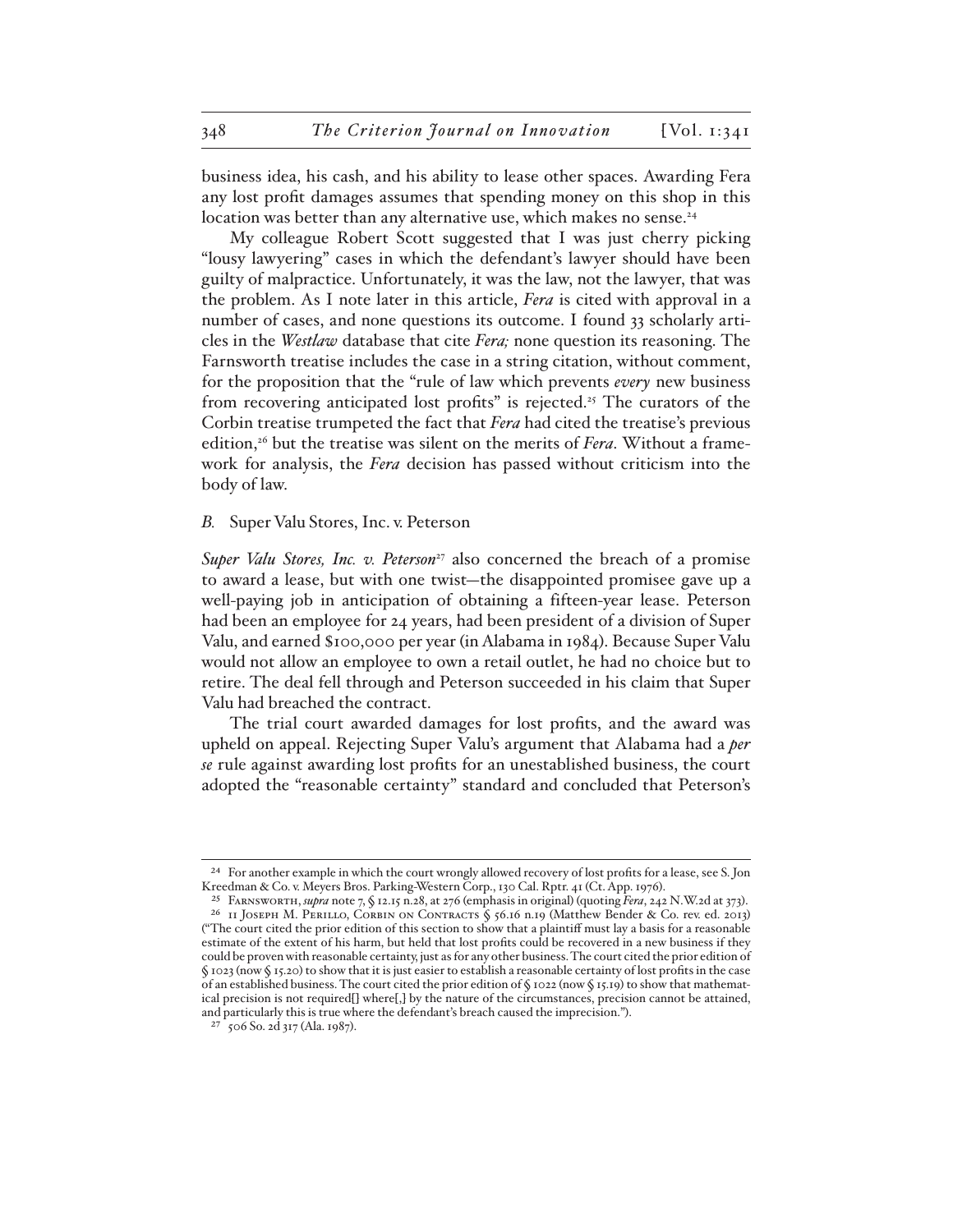evidence was sufficient to meet that standard.<sup>28</sup> What was that evidence? The court began with a seemingly promising statement:

The fundamental basis for Peterson's evidence as to damages was *Super Valu's own projections of profits,* produced in its normal course of business long before this dispute arose. These projections were the product of an intense, exhaustive process involving many different Super Valu personnel. Super Valu's projections resulted from the application of a scientific methodology that for many years had accurately predicted the future performance of stores associated with Super Valu.<sup>29</sup>

The court emphasized the fact that the lost profits estimate was "based on pre-dispute projections prepared by the *defendant*."30 The expert then took Super Valu's projected profit-and-loss statements for the first three years— \$124,684, \$619,267, and \$750,198—as the basis for projections for the remaining twelve years of the lease. Unfortunately, there is a gap in the court's exposition, so I do not know how the expert derived his conclusion from those numbers. He concluded that, over the fifteen years, the lost profits would be over \$19 million.<sup>31</sup> There must have been an assumption that the growth in profits substantially exceeded the discount rate, assuming that the expert even applied a discount rate. Having certified the \$19 million estimate as credible, the court then approved the jury verdict of \$5 million. There is no information available as to why \$19 million had shrunk to \$5 million.

Of course, the \$5 million award had no basis either. There is no reason to believe that a lease for operating a small supermarket would be a better investment opportunity than any other. The expert's estimate did not presume that Peterson brought something exceptional to the project. The estimate was made on the basis of Super Valu's projections with a generic supermarket operator. Peterson's "lost profits" should have been zero. That conclusion does not mean that he should not have been compensated at all. His compensation should have been based on his reliance on the contract. He gave up a job that paid \$100,000 per year and, according to the court, "[he] expended time, energy, and money in undertaking the necessary actions to properly equip, staff, and outfit the County Market."<sup>32</sup> Thus, compensation for at least some of Peterson's reliance would be plausible.33 How much is

<sup>28</sup> The court cited *Fera*, 242 N.W.2d 372, among other decisions.

<sup>29</sup> *Super Valu*, 506 So. 2d at 330 (emphasis in original).

<sup>30</sup> *Id.* at 331 (emphasis in original).

<sup>&</sup>lt;sup>31</sup> *Id.* at 332 ("The sophistication of these projections of lost profits, we believe, equals or exceeds that of the projection methodology approved by this Court [in another case].").

<sup>32</sup> *Id.* at 335.

<sup>&</sup>lt;sup>33</sup> The decision does not indicate whether he was employed in the interim or whether he should have been employed. If he had been employed, any recovery should have been reduced to account for that fact.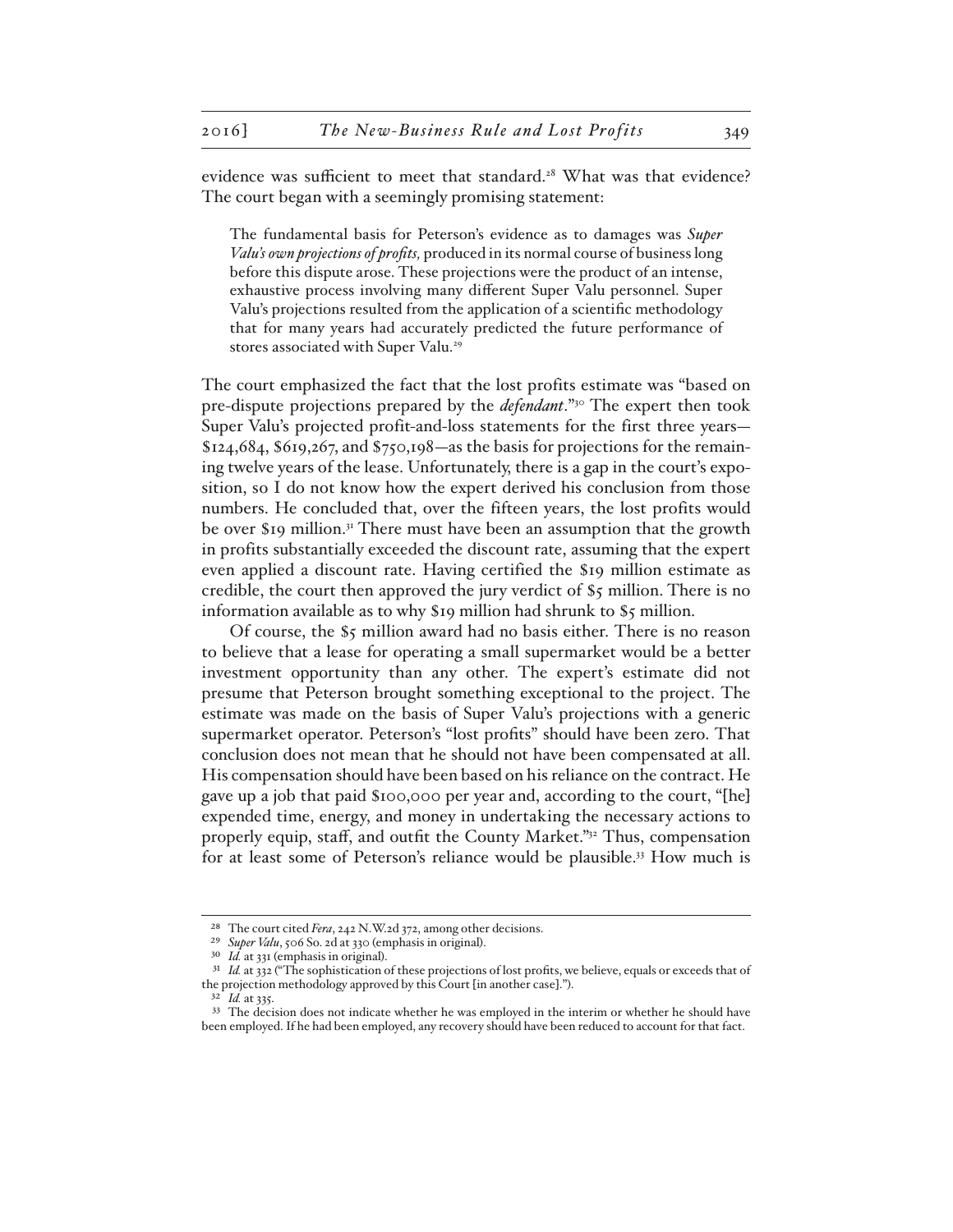unclear, but it certainly would have been far less than the \$5 million awarded by the jury.34

*C.* Beverly Hills Concepts, Inc. v. Schatz & Schatz, Ribicoff & Kotkin

The *Beverly Hills Concepts (BHC)* case<sup>35</sup> is particularly interesting because it contains a dissent by a very knowledgeable contracts scholar, Justice Ellen Peters of the Connecticut Supreme Court, a former Yale Law School professor. That she was fundamentally wrong adds to its significance. Technically, the case concerned lawyers' malpractice, not breach of contract, but that can be ignored. The court found that the malpractice resulted in the failure of a new firm, Beverly Hills Concepts (BHC). BHC's primary business would have involved the sale of franchises for fitness clubs. The majority held that lost profits for a new business were recoverable, subject to the reasonable certainty standard:

The plaintiff argues that the present value of a stream of expected future profits is an appropriate way to value a business and that it is therefore an appropriate measure of damages. We conclude that it is proper to award damages for the destruction of an unestablished enterprise and that lost profits may constitute an appropriate measure of damages for the destruction of such an enterprise.<sup>36</sup>

The majority concluded, however, that the plaintiff failed to prove the damages with reasonable certainty. The majority, I should note, cited both *Super Valu* and *Fera* as examples of successful application of the reasonable-certainty standard.

The plaintiff's expert witness projected sales of franchises and the resulting fees over a twelve-year period and concluded that the plaintiff had suffered a loss of \$15.9 million. The majority concluded that the plaintiff had not produced sufficient evidence that it would become profitable. It also

<sup>34</sup> For another case in which a potential lessee had made some expenditures in reliance and was improperly awarded lost profits, see Chung v. Kaonohi Center Co., 618 P.2d 283, 286 (Haw. 1980) ("In anticipation of operating the Chinese kitchen, plaintiffs arranged for financing, ordered equipment and furnishings, hired chefs and workers, advertised in the yellow pages of the telephone book for the to-be-built kitchen, and incurred other expenses."), *abrogated by* Francis v. Lee Enters., Inc., 971 P.2d 707 (Haw. 1999). In Energy Capital Corp. v. United States, 302 F.3d 1314 (Fed. Cir. 2002), the Department of Housing and Urban Development (HUD) breached a contract with a firm that was supposed to make up to \$200 million worth of loans to owners of HUD properties to install energy-efficient heating systems. Rejecting the *per se* rule, the court found damages exceeding \$10 million. The Federal Circuit remanded because the trial court had used a risk-free discount rate, holding that it should have used a risk-adjusted discount rate instead. The opportunity cost of this hypothetical loan portfolio would be an alternative loan portfolio with an equivalent risk profile. Lost profits should, therefore, have been zero. Energy Capital did incur costs in reliance and could have been compensated for those outlays.

<sup>35</sup> Beverly Hills Concepts, Inc. v. Schatz & Schatz, Ribicoff & Kotkin, 717 A.2d 724 (Conn. 1998).

<sup>36</sup> *Id.* at 733.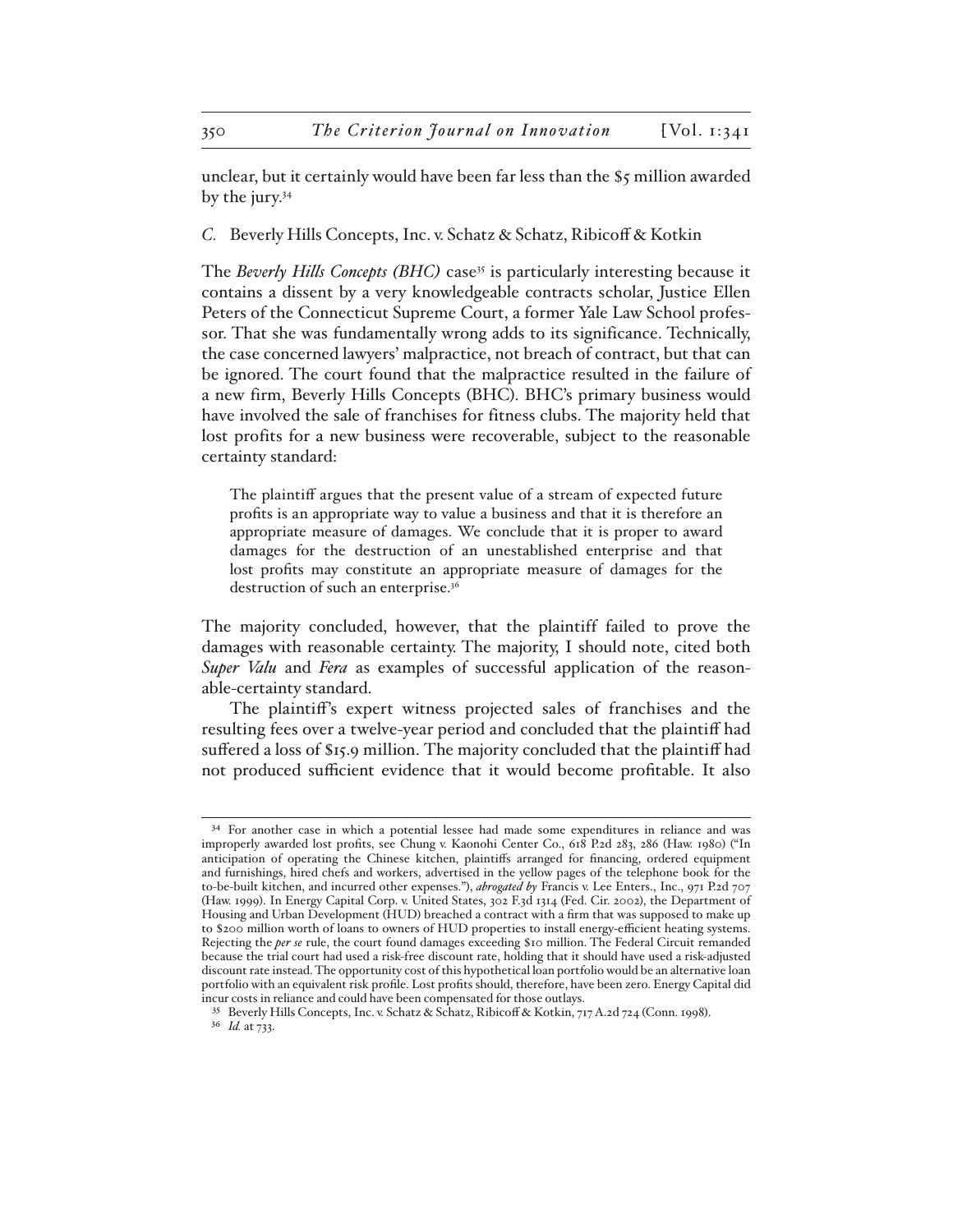concluded that "the trial court abused its discretion in failing to limit the recovery of lost profits to a reasonable time period."37

The majority opinion included sufficient information to buttress the conclusion that BHC had suffered no loss except the costs incurred in reliance on the contract. BHC first contacted the law firm in late October 1987.<sup>38</sup> But BHC's financial condition was already poor:

The plaintiff's financial statement, prepared by Coopers, revealed that it was insolvent as of November 30, 1987, and its situation had deteriorated even further by January, 1988. It is particularly telling that the plaintiff had attempted to obtain financing from a number of banks as well as from the Small Business Administration and that it had been rejected by all of these institutions. According to Charles Remington, one of the plaintiff's officers, this financing was necessary to the proposed franchising operation. Additionally, the model franchise opened by the plaintiff in East Hartford quickly failed. Finally, despite several months of trying, the plaintiff never sold a single franchise. Moreover, its own damages expert, Ferreira, characterized the plaintiff as a poor credit risk. These facts serve to indicate that the plaintiff was not financially stable and that its prospects for earning profits in the future were, at best, questionable.39

Why would a firm be a poor credit risk unable to find a lender if it had available to it a project worth \$15.9 million? Because no one in their right mind believed it. There was no basis for claiming that the value of BHC's project would exceed BHC's opportunity cost. Given the market evidence, it was more likely that the project's expected present value was, in fact, negative.

Of course, even projects with negative expected present values can succeed. In her dissent, Justice Peters invoked Apple to illustrate how startups with questionable finances sometimes succeed:

[T]he majority opinion starts out with an accurate description of the rocky state of the plaintiff's finances when it came to the defendants for legal representation. To my mind, it is not surprising that start-up companies, in the first years of their operation, would have a difficult time making ends meet. It is not far-fetched to assume that Steve Jobs, when he started Apple Computers, might have had difficulty in obtaining financing for so untested

<sup>&</sup>lt;sup>37</sup> *Id.* at 739. The majority made the following odd argument: "We agree with the plaintiff that there is nothing inherently improper about allowing damages for lost profits over a twelve year period. What is improper, however, is to award damages over such a long time span when there is no evidence that the plaintiff would have survived for twelve years, let alone that it would have remained profitable for that length of time." *Id.* The court did not indicate how one could possibly demonstrate that a new firm could survive for a particular length of time.

<sup>38</sup> *Id.* at 728.

<sup>39</sup> *Id.* at 732.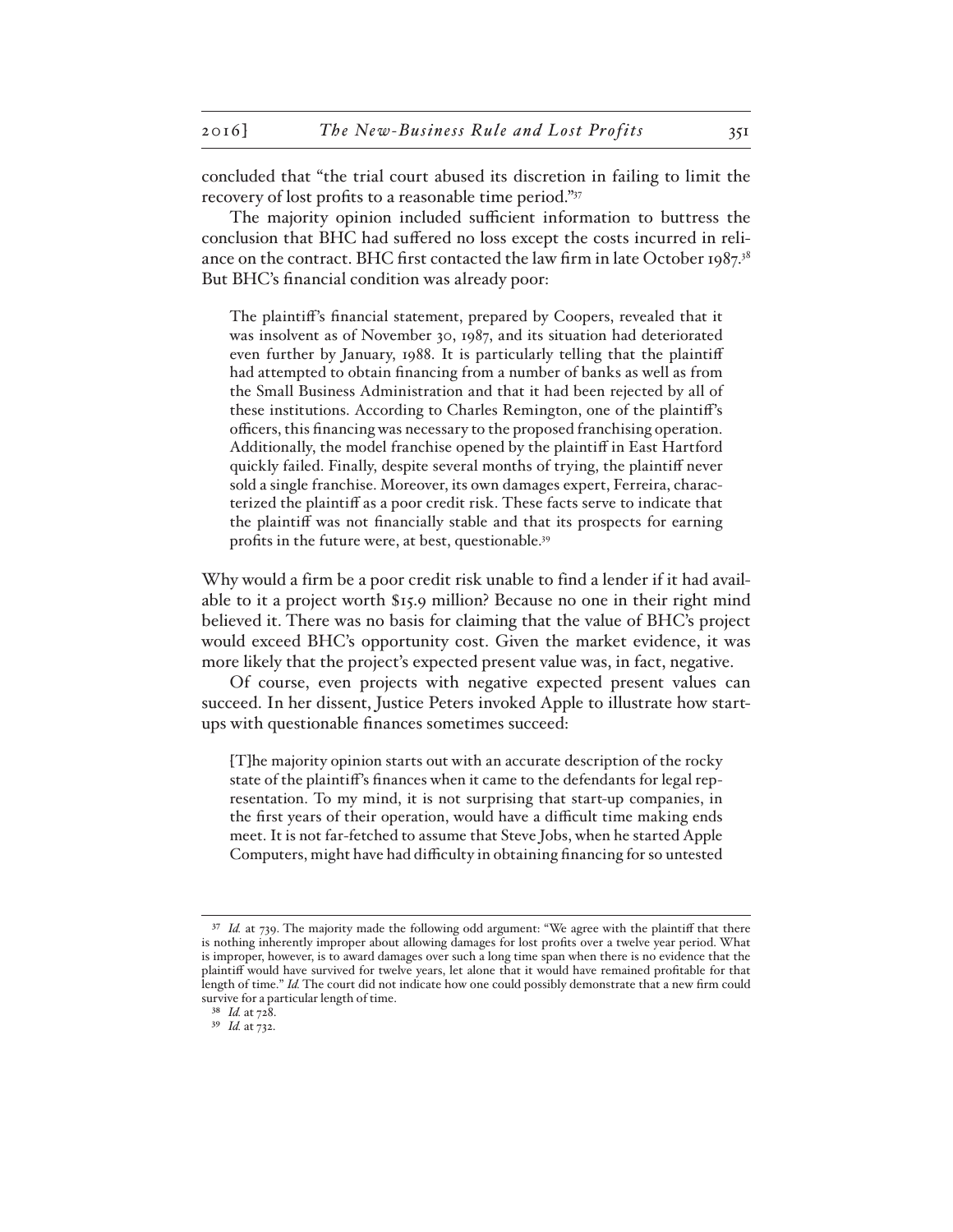an idea as a personal computer. At that time, how could he have projected future profits with analytic precision?40

Justice Peters' statement simply reinforces the notion that, *ex post*, some investments are great successes and some are not. For projects that were aborted, we have only the *ex ante* information and, unless there is a credible reason to believe otherwise, the expected value of the loss would be zero.

Justice Peters had a legitimate concern. A wrongdoer should not be allowed to get away with its bad behavior without any liability. "We condone professional misconduct if we discharge these defendants of all liability to a plaintiff that has tried, as best it could, to quantify the loss that the defendants' misconduct has caused it to suffer."41 The difficulty was that the doctrine had limited the court to choose between two options: either (1) to let experts dispute "lost profits" or to (2) to hold that the measures were not reasonably certain and therefore that damages were zero. There was a third option. By recognizing the spurious nature of lost-profit estimates, the court could have focused instead on what the plaintiff had actually lost—namely, its expenditures in reliance upon the defendant law firm's nonengagement in malpractice.

 Justice Peters quoted an earlier opinion that would have limited the reviewing court's discretion in reviewing a damage award: "The amount of a damage award is a matter peculiarly within the province of the trier of fact .... The size of the verdict alone does not determine whether it is excessive. The only practical test to apply to this verdict is whether the size of the verdict so shocks the sense of justice as to compel the conclusion that the [trier of fact] was influenced by partiality, prejudice, mistake or corruption."42 If reviewing courts were to so constrain themselves, the likelihood is high that juries would overcompensate plaintiffs.

#### *D. Franchise Cases*

In his treatise *Recovery of Damages for Lost Profits*, Robert Dunn argued in favor of awarding lost-profit damages to the aspiring franchisee:

The supposed rule that lost profits damages of an unestablished business are not recoverable would seem to be least justifiable when the business to be established is a location for a national franchise. Each store is cast

<sup>40</sup> *Id.* at 744.

<sup>&</sup>lt;sup>41</sup> *Id.* at 747 (Peters, J., dissenting). She criticized the majority: "As a matter of principle, the majority opinion subscribes to the position advanced by the defendants that, no matter how egregious and protracted their professional misconduct, it is more appropriate for this court to take an unnecessarily rigorous view of proof of damages than to provide relief for the plaintiff." *Id.* at 741.

<sup>42</sup> *Id.* at 744 (alterations in original) (quoting Grayson v. Wofsey, Rosen, Kweskin & Kuriansky, 646 A.2d 195, 203–04 (Conn. 1994)).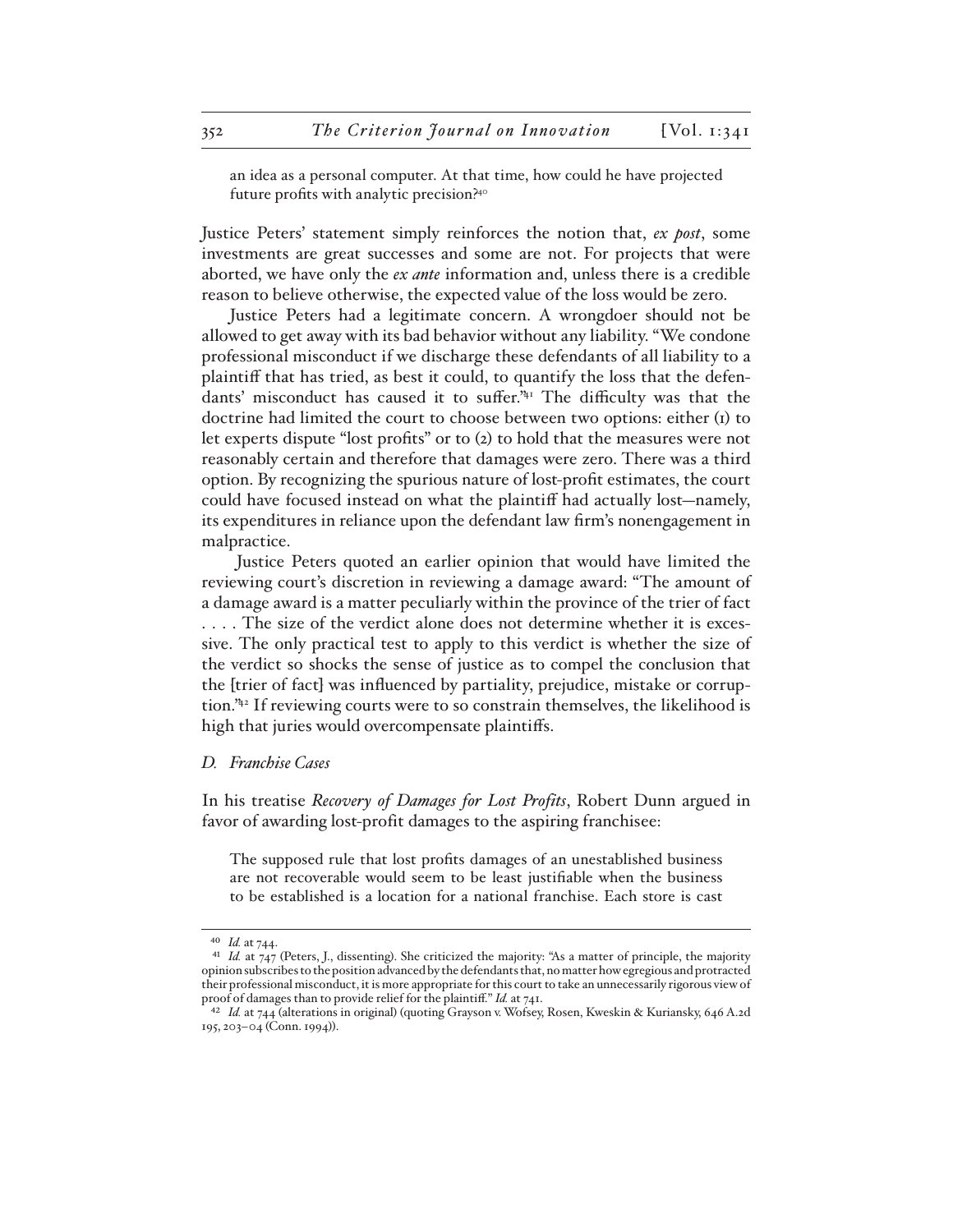from the same mold. The locations are rigidly controlled by the national franchisor. Projections are available based on extensive experience in other stores from which sales and profits can be derived with a high degree of certainty. These projections are the basis for the franchisor's selection of the new location and the franchisee's investment in it. If the figures are good enough for the parties to invest their money, it would seem that they should be good enough for a court. . . . If plaintiff can demonstrate that its operations at the new location would be comparable to those at its existing location, then adequate probative evidence may be introduced to demonstrate damages with the requisite reasonable certainty.43

Dunn's argument seems plausible, and many courts have accepted it. But the relevant question is not whether the franchisee's operations would be as successful in that location as they would be anywhere else. Rather, it should be whether there is a reason to believe that it would do better, and the answer to that should be negative Indeed, the very notion of using the earnings of comparable franchises as a basis for compensation presumes that the plaintiff's operations would not outperform others. Nor should the plaintiff expect to earn more than the opportunity cost of his capital and time. That does not mean that the plaintiff should not be compensated. The basis for the compensation would not, however, be the lost profits as defined by Dunn.

As his illustration, Dunn chose a case that did not pit a franchisor against a disappointed franchisee. In *Smith Development Corp. v. Bilow Enterprises, Inc.*, 44 McDonald's was the plaintiff. It alleged that the defendant had tortiously interfered with its contractual relations. McDonald's had entered into a conditional lease to open an additional franchised outlet, but a competitor attempted to prevent the restaurant's entry. The court held that there had been interference in McDonald's contract with the landowner. Although the court granted the landowner compensation, it denied McDonald's any compensation. The Rhode Island Supreme Court remanded the matter to the jury for errors in the charge and also examined whether McDonald's had a valid claim for damages. It first noted McDonald's history of success:

McDonald's marketing research manager had testified. He described the uniformity of procedures utilized at all McDonald's restaurants, its training and national advertising programs, and the efforts made to maintain standards and quality. This witness informed the judge and jury that while in 1962 there were 800 units in operation, this number had increased at trial time to 1,200. He also reported an amazing record of successes—not one restaurant has failed. The trial justice ordered this testimony be stricken.45

<sup>43</sup> Dunn, *supra* note 6, §§ 4.7–4.8, at 398–400.

<sup>44</sup> 308 A.2d 477 (R.I. 1973).

<sup>45</sup> *Id.* at 483.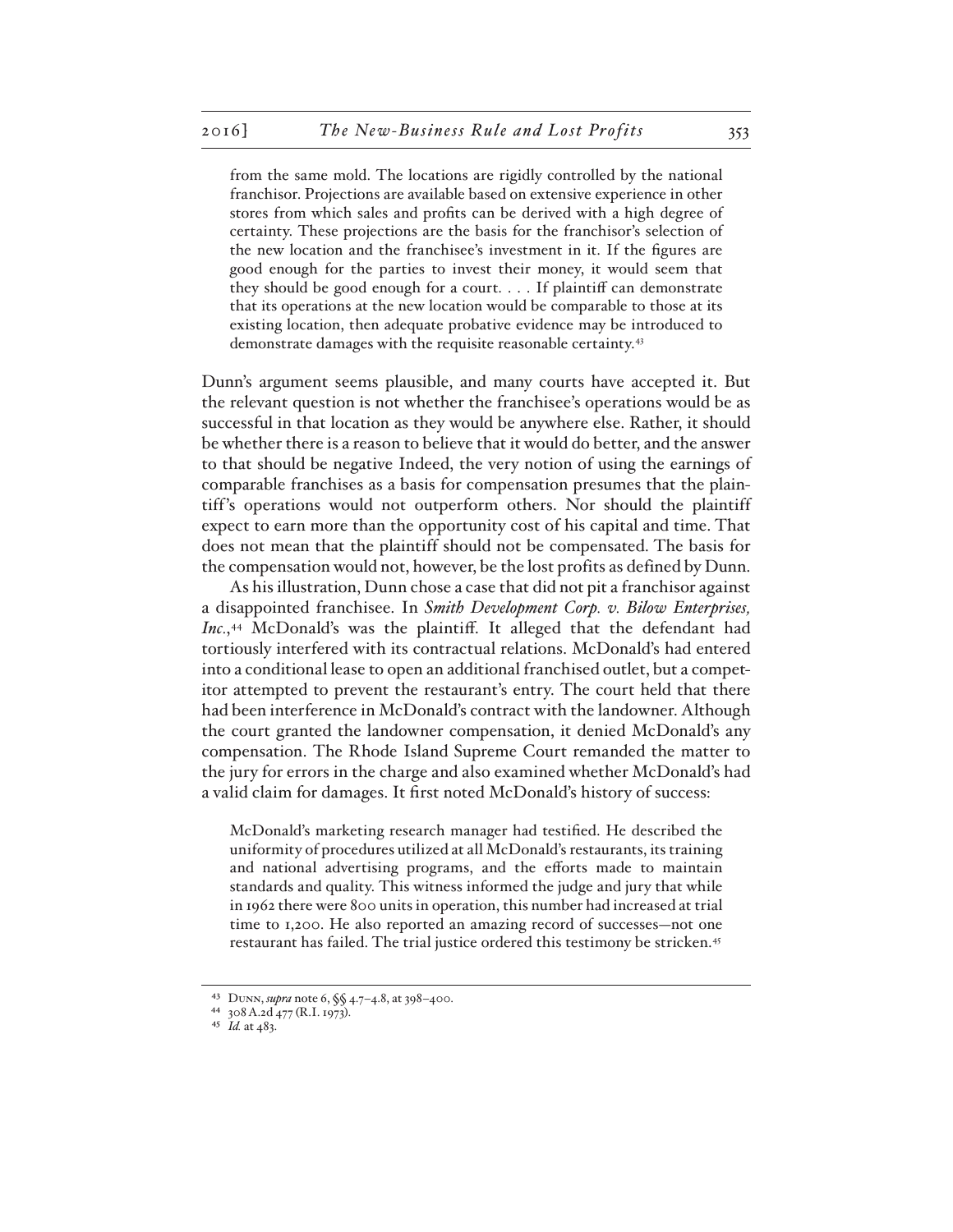The court then concluded that compensation would be appropriate:

Having in mind America's acceptance of McDonald's method of merchandising, we believe the requisite evidentiary basis had been established so that the jury could with "reasonable certainty" make a determination of the profit loss sustained as the result of McDonald's lengthy preoccupation with litigation, rather than the distribution of hamburgers, at its Middletown location.46

The court did not indicate whether McDonald's ever opened the outlet. That would not matter for lost profits damages calculated a la Dunn. But it would make a difference if one recognizes that Dunn's standard (and implicitly the court's) is the wrong one. If the outlet had opened, then a plausible measure of the harm caused by the delay would be based on the actual earnings; damages for delay are discussed in more detail in Part III. If the outlet did not open, then damages should be based on McDonald's reliance—for example, legal costs incurred because of the defendant's wrongful behavior. Neither of those remedies bears any relationship to the "lost profits."

*E.* Brundige v. Sherwin-Williams Co.

I do not argue that courts should never use the lost-profit remedy. *Brundige v. Sherwin-Williams Co.*<sup>47</sup> presents a situation in which the lost-profit remedy would probably have been appropriate. Brundige, who had a noncompete agreement, had been an employee of Sherwin-Williams for ten years at a particular location. When Sherwin-Williams relocated, Brundige quit the company and opened a similar business at the old location. Sherwin-Williams obtained a temporary restraining order (TRO) to prevent Brundige's operating the store. Ultimately, the TRO was dissolved and Brundige sued the company for the losses incurred from its inability to operate while the TRO was in force. As the court noted, Brundige brought many specific assets to his project:

In the case before us . . . the appellant had substantial experience in the retail paint sales business; he undoubtedly had a reputation in the community as a man of experience; his place of business was the same building where a business like his had been located for some time; he did open his business almost immediately after the injunction was dissolved; and he made a profit his first month and every month thereafter for the first six months he was in business.48

<sup>46</sup> *Id.*

<sup>47</sup> 551 S.W.2d 268 (Ky. Ct. App. 1977).

<sup>48</sup> *Id.* at 271.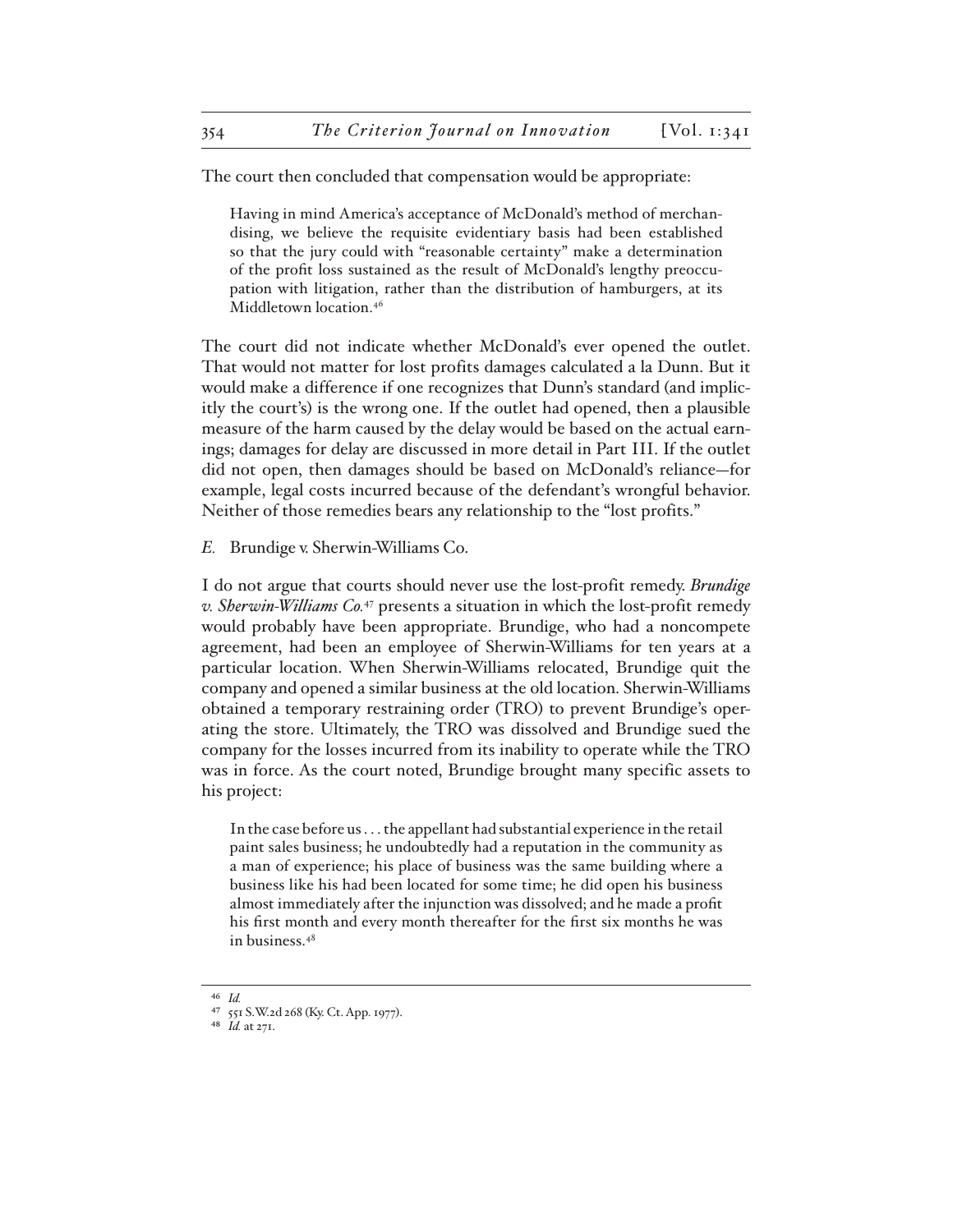One could argue that it is precisely these characteristics that would have motivated Sherwin-Williams to enforce the noncompete covenant in the first place. The court does not say whether there would have been competition between the businesses in the old and new locations. Having concluded that such competition did not justify enforcement of the covenant, the court had to determine Brundige's damages. Brundige possessed multiple assets that were valuable only at that location and were specific to the purpose of operating his business. The loss should be the return on those specific assets during the period the TRO was in effect, and the best evidence of that would be the actual earnings after the TRO was lifted. If Brundige had managed to earn anything during the interim period, there could be an offset, but the basic point is that the expected returns would be positive, when taking into account the specific assets Brundige brought to the table.

*Brundige* illustrates an important qualification to the argument. If the plaintiff brings specific assets to the project, its expected returns would be positive. Such assets include those that have been acquired in reliance on that particular transaction or those that the plaintiff happened to have, which are useful for the particular project but cannot be deployed easily to another.

## II. Cases Involving Nonpayment of Royalties

The recent treatment of the new-business rule in New York revolves around the *Kenford* litigation. In the Appellate Court's first shot, it was confronted with two precedents. In 1918, the New York Court of Appeals took what had then been the majority position, holding in *Cramer v. Grand Rapids Show Case Co.*49 that a new business could not claim recovery for lost profits. Over half a century later, in *Perma Research & Development Co. v. Singer Co.*,<sup>50</sup> the Second Circuit refined the test when interpreting a contract under New York law: "Although lost profits in a new venture are not ordinarily recoverable, they may be awarded where: the loss of prospective profits are the direct and proximate result of the breach; profits were contemplated by the parties when they entered the contract; and there is a rational basis on which to calculate the lost profits."51 The Appellate Division in *Kenford* interpreted *Perma* as qualifying *Cramer*: "What the court did in *Perma Research,* in essence, was to add a third requirement for new businesses by requiring them to establish some rational basis on which to calculate the lost profits. By so holding, the court converted the *Cramer* rule of nonrecoverability into a rule of evidence."52

<sup>49</sup> 119 N.E. 227 (N.Y. 1918).

<sup>50</sup> 402 F. Supp. 881, 898 (S.D.N.Y. 1975), *aff 'd sub nom.* Perma Research & Dev. v. Singer Co., 542 F.2d 111 (2d Cir. 1976)

<sup>51</sup> *Id.* (citing *Cramer*, 119 N.E. 227).

<sup>52</sup> Kenford Co. v. County of Erie, 489 N.Y.S.2d 939, 946 (App. Div. 1985), *rev'd*, 537 N.E.2d 176 (N.Y. 1989).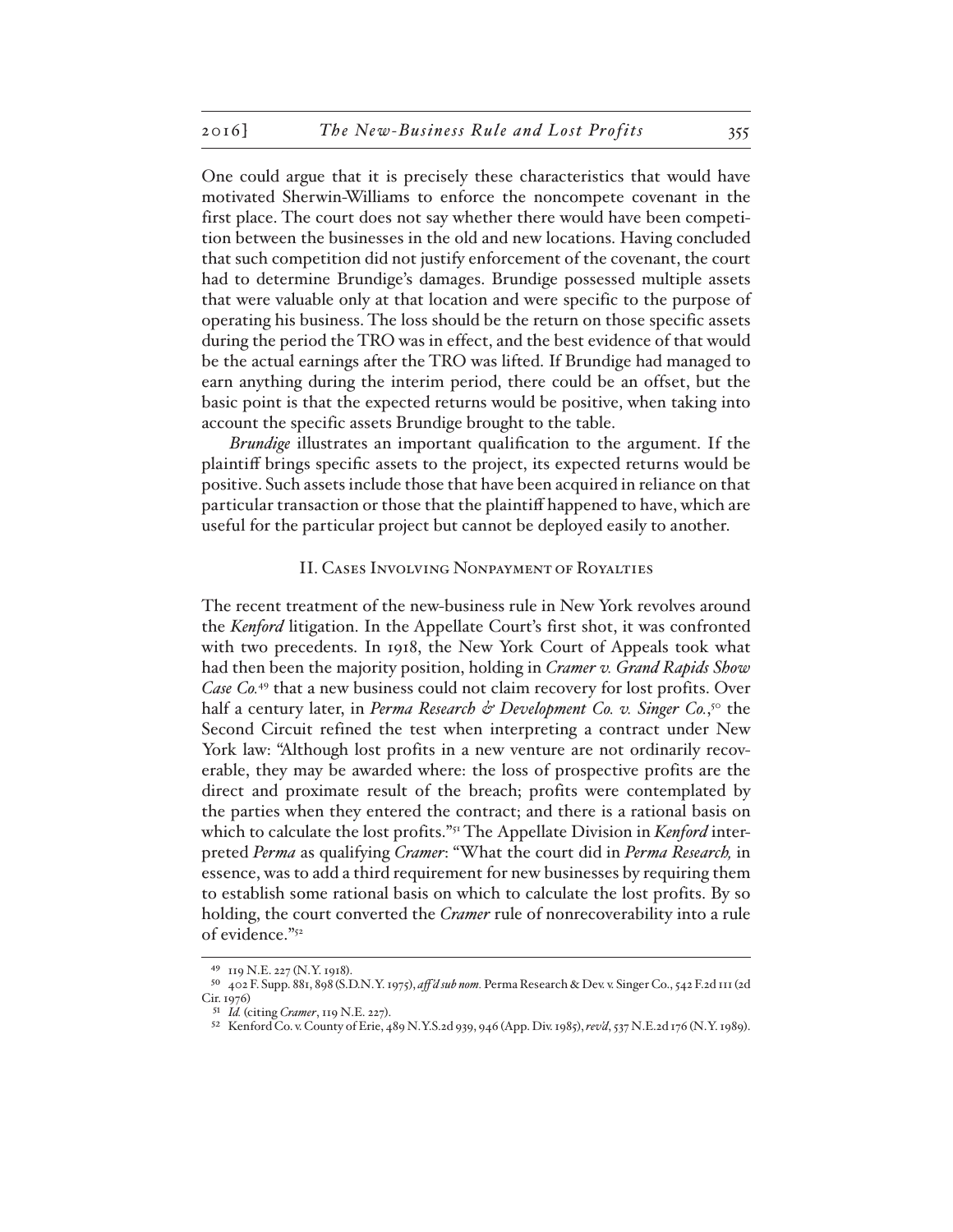The Court of Appeals soundly rejected the "rational basis" test: "It is our view that the record in this case demonstrates the efficacy of the principles set forth by this court in [*Cramer*], principles to which we continue to adhere. In so doing, we specifically reject the 'rational basis' test enunciated in [*Perma*] and adopted by the Appellate Division."53 Thus, it appears that New York continues to honor the *per se* new-business rule. The Court of Appeals' opinion was unanimous (indeed *per curiam*).

Less than a decade later, the Court of Appeals confronted another new-business claim in *Ashland Management Inc. v. Janien*54 and again produced a unanimous opinion. The court invoked *Kenford* but, instead of applying its *per se* rule, said that *Kenford* held that for

a new business seeking to recover loss of future profits, a *stricter standard* is imposed because there is no experience from which lost profits may be estimated with *reasonable certainty* and other methods of evaluation may be too speculative. Whether the claim involves an established business or a new business, however, the test remains the same, *i.e.*, whether future profits can be calculated with reasonable certainty.<sup>55</sup>

How can we reconcile the court's notion that, on the one hand, it applies *Kenford*'s *per se* rule—which awards no lost profits for an unestablished business—and, on the other hand, it finds that the plaintiff must satisfy only the reasonable-certainty standard? Logically, I don't think we can. If, however, we recognize that the new-business rule lumped together very different types of claims, the outcome (if not the rationale) makes more sense. In Part I, the claim was for consequential damages—because you breached, I did not make an investment on which I would have made a lot of money. In *Perma*, *Ashland*, and similar cases, the claim involves direct damages—I sold you an asset for a future stream of payments and you have not paid. Subject to the qualifications that I discuss earlier in this article, the expected value in the former case is zero; in the latter case, it is positive.<sup>56</sup>

<sup>53</sup> Kenford Co. v. Erie County, 493 N.E.2d 234, 236 (N.Y. 1986) (first citing *Cramer*, 119 N.E. 227; then citing *Perma*, 542 F.2d 111).

<sup>54</sup> 624 N.E.2d 1007 (N.Y. 1993).

<sup>55</sup> *Id.* at 1011 (emphasis added) (citations omitted).

<sup>56</sup> However, the courts continue to pay lip service to *Kenford* while mischaracterizing it, even in a case in which the *per se* bar would have made sense. For example, in Shelton v. Sethna, No. 10 Civ. 4128(TPG), 2012 WL 1022895 (S.D.N.Y. Mar. 26, 2012), Shelton, a real estate developer, bought property with the intention of developing it. He executed a contract to get a letter of credit that would be necessary for him to obtain a construction loan. He paid over \$50,000, but the letter of credit was not forthcoming. He sued in federal court for return of his money and for damages. To assert that the amount in controversy exceeded the jurisdictional threshold of \$75,000, Shelton argued that, "had his venture gone forward, he would have reaped \$20,000,000 in profit in 60 months." *Id.* at \*4. The Southern District of New York cited *Kenford*  for the proposition that "[l]ost profits . . . are difficult to prove and recover when they concern a new and untested business." *Id.* (citing *Kenford*, 493 N.E.2d 234). Having thus misread *Kenford*, the court concluded that Shelton's assertions "suffice to state a colorable claim for lost profits under New York law. Plaintiff 's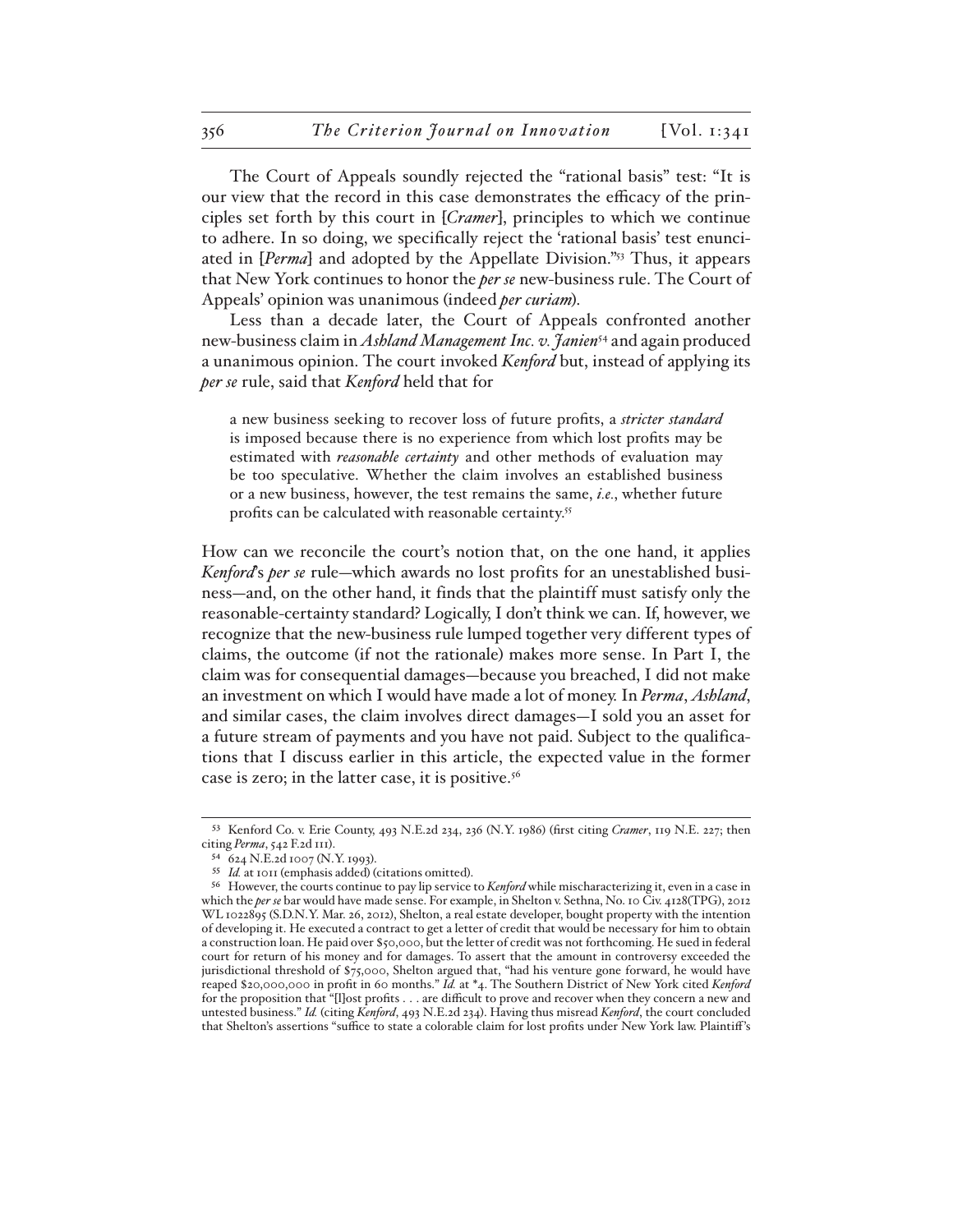#### *A.* Perma Research & Development Co. v. Singer Co.

Perma licensed its patents to Singer for an automotive anti-skid device and was to receive royalty payments on the device's sales. Since the devices had not yet been perfected, the agreement required continued collaboration. Eventually, Singer decided to discontinue its development of the device. The court held that, by failing to put forth its best efforts, Singer had breached its agreement with Perma. The trial judge found damages of approximately \$7 million, including prejudgment interest. The Second Circuit affirmed the decision, but provided only generic language in support:

In simple terms, the measure of the damage is the amount necessary to put the injured party in [the] exact position as he would have been if the contract had not been breached. If Singer had put its resources and ingenuity to the anti-skid device, it probably would have been successful in the marketing of the same. Nor are the damages too speculative to assess. At the outset, since Singer produced the damage, it must bear the uncertainty of proof.<sup>57</sup>

The court did not specify how it arrived at the damage estimate, although it appears that the court simply projected sales (assuming that Singer finished developing the product), multiplied those sales by the royalty rate, and found the present discounted value of the projected stream of royalty payments.

Accepting the court's conclusion on liability, it is clear that Perma suffered a loss. It had already incurred the costs of developing the product to the point of being nearly marketable. Although it had some financial obligations, they were minor. To calculate damages, one could start by examining either the expected return on the investment or the costs incurred. There is no reason to believe that a remedy calculated on the basis of either of those methods would yield the same result as the "lost profits"—that is, the projected stream of royalty payments. Absent any language in the contract that bars its ability to do so, Perma should have received compensation.

But the contract was not silent as the dissent observed:

The contract provided that defendant "in its absolute discretion shall determine the method of manufacturing, exploiting and marketing the Product" but gave plaintiff the right to reacquire its device if defendant failed to spend at least one hundred thousand dollars for "marketing, promoting and advertising" in any year beginning with 1966.<sup>58</sup>

claim may fail on the merits, but a weak claim does not warrant dismissal for lack of subject matter jurisdiction." *Id.*

<sup>57</sup> *Perma*, 542 F.2d at 116.

<sup>58</sup> *Id.* at 120 (Van Graafeiland, J., dissenting).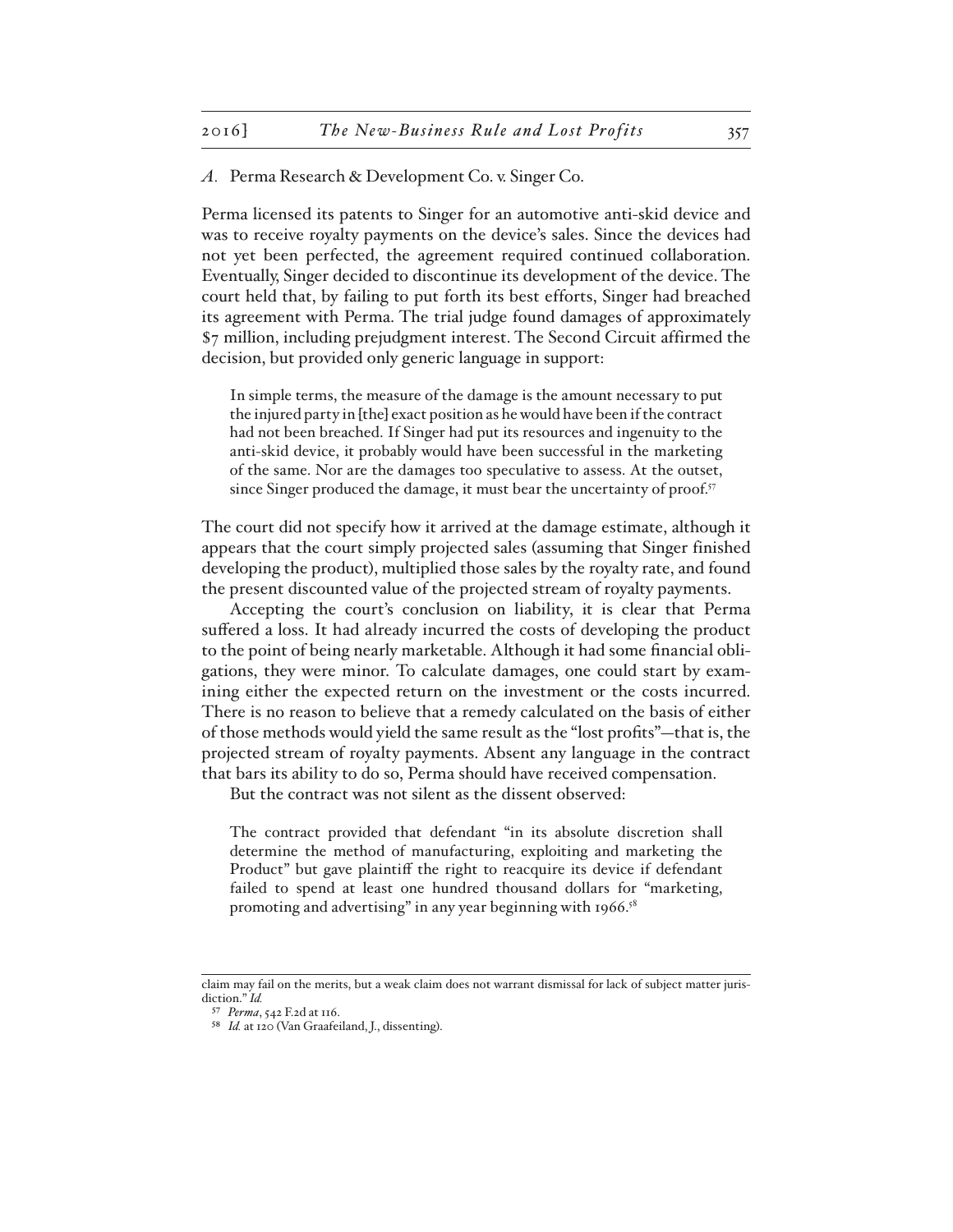Moreover, Singer was obligated to pay roughly \$500,000 even if it produced no units.59 My concern is not whether the contract language supplanted the default damage rule. The point I want to emphasize is that when the bulk of the plaintiff 's costs have already been incurred as in this case, the expected value of the claim is positive, not zero as in Part I.

*B.* Ashland Management Inc. v. Janien

Janien was an employee of an investment advisory company. He developed Eta, a stock-selection strategy, for the firm. Although there had been some dispute over whether his contract with the firm was binding, the Court of Appeals concluded that it was. The contract provided that

if "for any reason" Janien left Ashland's employment he was entitled to "a royalty of the higher of \$50,000 or 15% of gross revenues per annum of any and all existing or future accounts" using the Eta model or "any derivative thereof". The gross revenue was the 1% fee charged customers by Ashland for the funds under management.<sup>60</sup>

After firing Janien, Ashland sought a permanent injunction to bar him from using Eta. Janien counterclaimed for damages in the amount his lost profits under the contract.

After reaffirming *Kenford*'s *per se* rule, the Court of Appeals misapplied it by finding that Janien could recover his lost profits, notwithstanding that Eta was a new business. The court concluded that "it is manifest from an examination of [the contract] that the parties contemplated that Janien could recover damages if the agreement was not completed and that those damages could include lost profits from accounts using Eta."61 The court reasoned:

[T]he issue of future earnings was not only contemplated but also fully debated and analyzed by sophisticated business professionals at the time of these extended contract negotiations, projections of the increments to be anticipated over the years were calculated and provisions made for Janien's share of the anticipated profits. Inasmuch as Janien was entitled to damages based upon the revenues derived from "any and all existing or future" accounts, plaintiff must have foreseen that if it breached the contract defendant would be entitled to lost profits.<sup>62</sup>

The court then concluded that Janien had met the burden of proving lost profits with reasonable certainty. But, as in *Perma*, the basis of the court's

<sup>59</sup> *Id.*

<sup>60</sup> Ashland Mgmt. Inc. v. Janien, 624 N.E.2d 1007, 1009 (N.Y. 1993).

<sup>61</sup> *Id.* at 1011.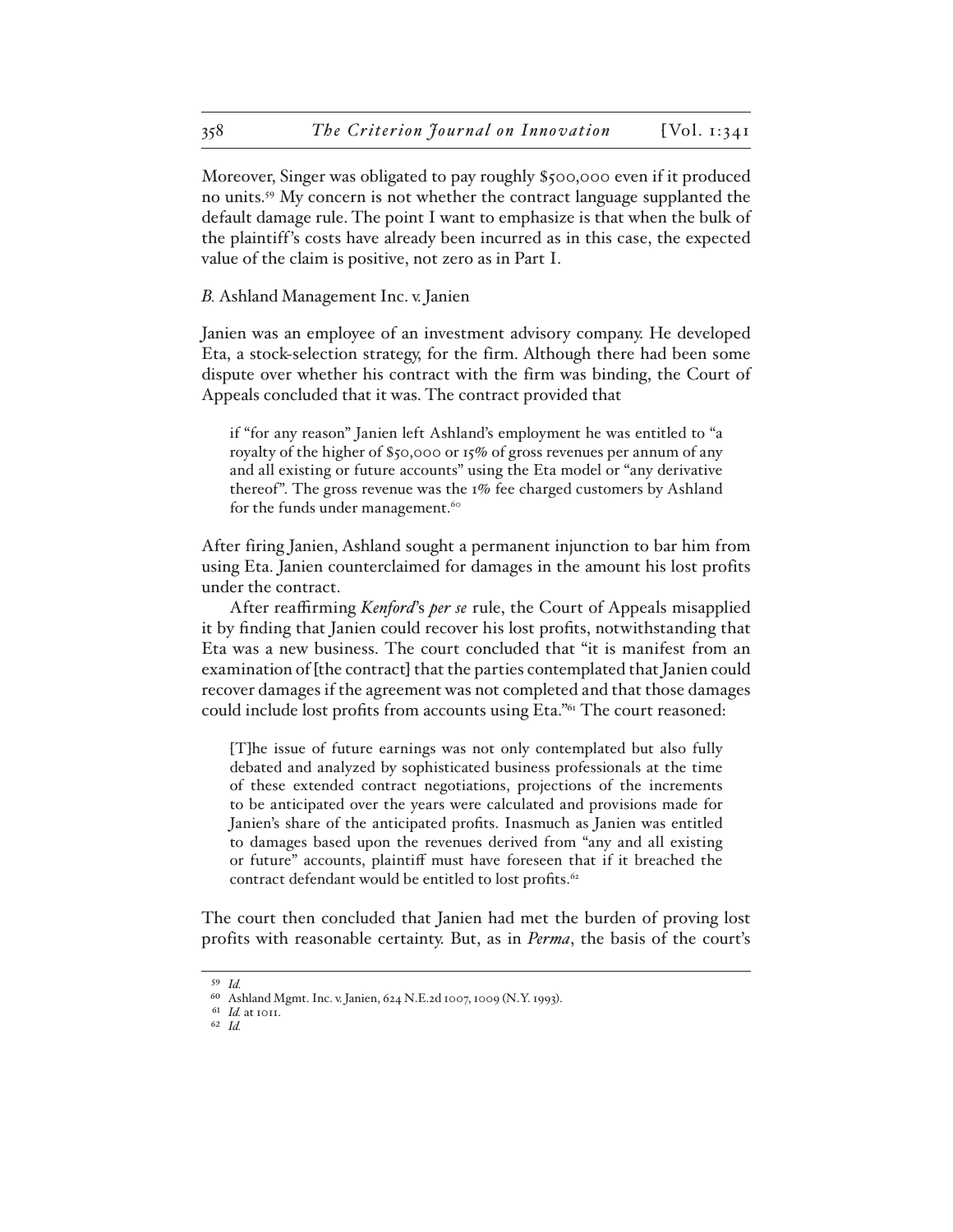decision should not have been certainty. Janien had already developed Eta, and his investment was therefore sunk. His damage claim was only for the future stream of earnings from his investment. Had the court framed the question this way, it would have avoided the intellectual contortions that resulted from its attempt to conform to *Kenford*'s *per se* rule.

*C.* MindGames, Inc. v. Western Publishing Co.

*MindGames, Inc. v. Western Publishing Co.*, 63 a diversity case decided in the Seventh Circuit under Arkansas law, is another case involving royalty payments for an already-existing item. A developer of a game, Clever Endeavor, licensed it to Western, a major marketer of games. Western would pay a 15 percent royalty for around four years. In addition, Western had an annual option to renew for \$300,000 per year. In the first year, the royalty payment was \$600,000, but sales afterwards fell precipitously. Western, according to MindGames, breached the agreement by putting forth inadequate promotional effort.<sup>64</sup> The opinion is unclear as to the nature of the plaintiff 's damage theory. It appears to be that but for the alleged inadequate performance of Western, a lot more games would have been sold and (I think but the opinion is really unclear about this) the agreement would have been renewed so that even more games could have been sold in the future.

The trial judge, invoking a  $75$ -year-old Arkansas decision,  $65$  held that the new-business rule barred the recovery of lost profits and granted summary judgment to Western. On appeal, Judge Richard Posner wrote for the Seventh Circuit that, given the chance, the Arkansas Supreme Court in 2000 would overrule its 1924 precedent and would abandon the new-business rule.<sup>66</sup> Instead, he would use "the serviceable and familiar standard of excessive speculativeness."67 He rejected the new-business *rule* and replaced it with a *standard* that would apply to new and existing businesses alike:

Just as a start-up company should not be permitted to obtain pie-in-thesky damages upon allegations that it was snuffed out before it could begin to operate (unlike the ice factory in *Marvell,* which did begin production, albeit a little later than planned), capitalizing fantasized earnings into

67 *Id.* at 658.

<sup>63</sup> 218 F.3d 652 (7th Cir. 2000).

<sup>64</sup> According to the dissent, "MindGames' complaint alleged that a substantial number of games produced by Western failed to meet quality standards; Western failed to promote and make reasonable efforts to sell; and its efforts did not meet standards under the agreement or those recognized in the industry. It is MindGames' position that these failures caused loss of sales." *Id.* at 660.

<sup>65</sup> Marvell Light & Ice Co. v. General Elec. Co., 259 S.W. 741 (Ark. 1924).

<sup>66</sup> In rejecting the new-business rule, Judge Posner claimed that it could lead to an absurd result: "Suppose a first-time author sued a publisher for an accounting, and the only issue was how many copies the publisher had sold. Under the 'new business' rule as construed by Western, the author could not recover his lost royalties even though there was no uncertainty about what he had lost." *MindGames*, 218 F.3d at 657. However, there is no reason to believe that the rule would prevent recovery of past due payments.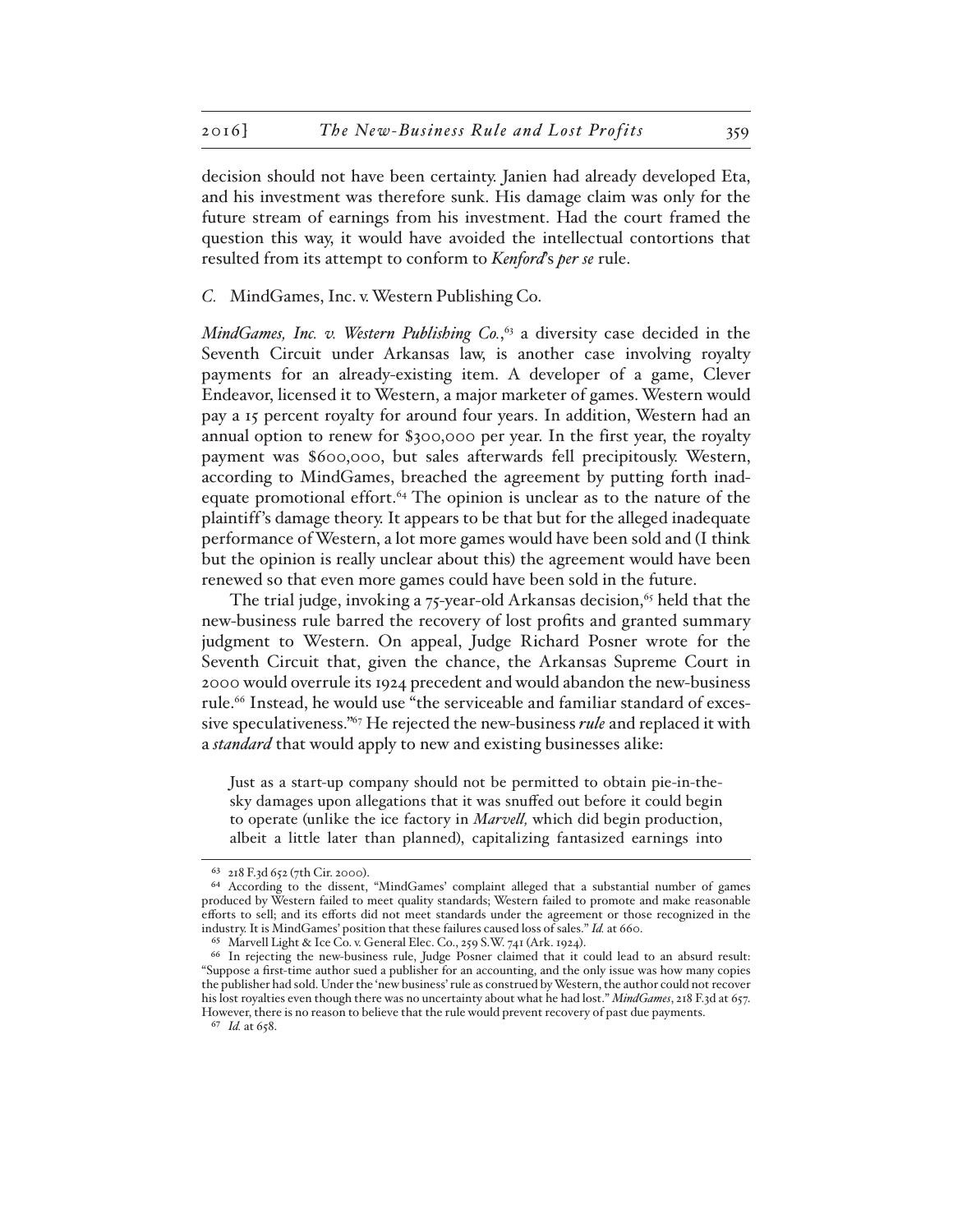a huge present value sought as damages, so a novice writer should not be permitted to obtain damages from his publisher on the premise that but for the latter's laxity he would have had a bestseller, when only a tiny fraction of new books achieve that success. Damages must be proved, and not just dreamed.<sup>68</sup>

The plaintiff had claimed future royalties of \$40 million, which would have required future sales of about 10 million games.<sup>69</sup> In rejecting the claim, Judge Posner emphasized the plaintiff 's lack of a track record. The plaintiff "could not point to other games that he had invented and that had sold well."70 Because "[i]t pointed to no evidence from which lost royalties could be calculated to even a rough approximation . . . [he found] its silence eloquent and Western's argument compelling, and so the judgment in favor of Western is affirmed."71 Indeed, Judge Posner asserted:

[w]hen the breach occurred, MindGames should have terminated the contract and sought distribution by other means. The fact that it did not do so—that so far as appears it has made no effort to market "Clever Endeavor" since the market for the game collapsed in 1991—is telling evidence of a lack of commercial promise unrelated to Western's conduct.<sup>72</sup>

Because the contract gave Western a renewal option, which it did not execute, MindGames' damages would have been the basis for future sales by an unidentified third party. That MindGames found no such third party indicates that the future royalty stream would have not amounted to a substantial amount.

However, the value of that future royalty stream would probably have been greater than zero. MindGames might have been able to argue that Western had destroyed its brand image by producing a poor product; had it produced a quality product, the future sales would have been greater. Projecting those sales would have been speculative, but MindGames could have at least shown that the quality of the games was so substandard that industry experts would testify that the reputation could not be salvaged.73 If MindGames surmounted that hurdle, then the parties could put forth competing estimates of future sales and royalties. To be sure, some of the estimates would be absurd. If the parties did not constrain the damages ex ante, then a judge could impose some logic on the process ex post. Both the

<sup>68</sup> *Id.*

<sup>&</sup>lt;sup>69</sup> *Id.* at 654. The decision does not indicate the basis for this projection.

<sup>70</sup> *Id.* at 659.

<sup>71</sup> *Id.*

<sup>72</sup> *Id.* (citation omitted).

<sup>73</sup> I presume that the contract did not specify either any quality standards for Western or the consequences of failing to meet any quality standards.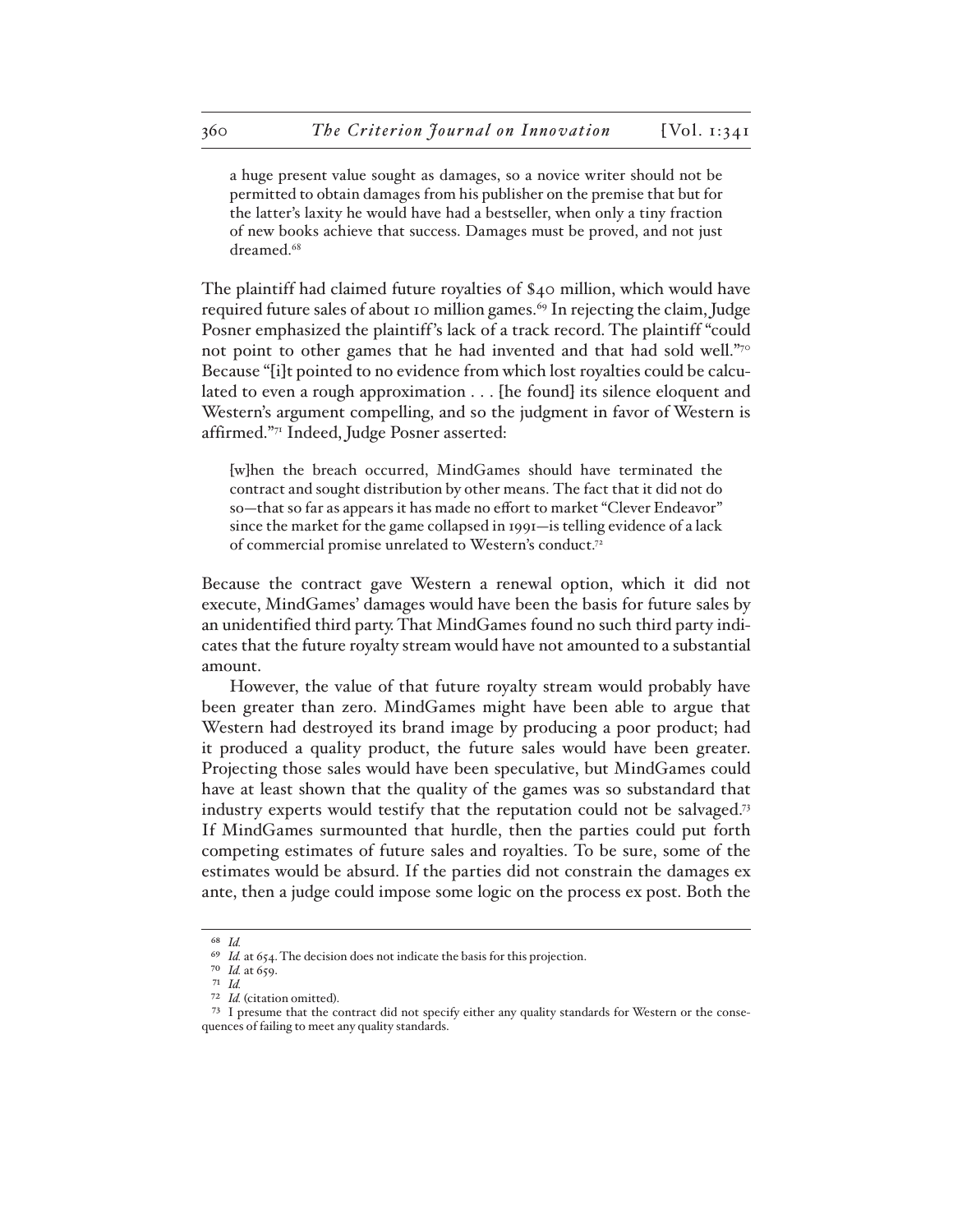"new business" and the "reasonable certainty" approach give the judge one blunt weapon to rein in the experts—the threat of zero.

*MindGames* is a classic case of a plaintiff's winning the battle but losing the war. The court rejected the *per se* new-business defense but then held that, because damages were too speculative, they would be zero. Compounding the plaintiff's pain, Judge Posner noted:

Although the victim of a breach of contract is entitled to nominal damages, MindGames does not seek them . . . . By not seeking nominal damages, incidentally, MindGames may have lost a chance to obtain significant attorneys' fees, to which Arkansas law entitles a prevailing party in a breach of contract case.74

Had the case been remanded, as the dissent proposed, MindGames might at least have recovered its attorney fees.

*D.* Freund v. Washington Square Press, Inc*.*

In the well-known case of *Freund v. Washington Square Press, Inc*. 75 the court awarded only nominal damages of six cents to an author when a publisher chose not to publish his book. Although it did not explicitly invoke the new-business rule, the New York Court of Appeals held: "[The author's] expectancy interest in the royalties—the profit he stood to gain from sale of the published book—while theoretically compensable, was speculative. . . . In these circumstances, his claim for royalties falls for uncertainty."76 There are two problems with this statement.

First, the author, Freund, neither attempted to prove lost royalties nor requested them. The court's denial was pure dictum.77 Second, the contract gave Freund a sizable advance against royalties, such that he was compensated implicitly for the royalties on about 2,000 books.<sup>78</sup> Recovery could have been denied, not because the claimant had a new business, but because it could not show plausibly that the future royalties would have exceeded the advance. Again, as in *Perma*, I do not argue that the *ex ante* payment does, or should, supplant the default rule. The essential point is that when the claim is for lost royalties, the expected loss would be positive.

<sup>74</sup> *MindGames*, 218 F.3d at 654 (citations omitted).

<sup>75</sup> 343 N.Y.S.2d 401 (App. Div. 1973), *modified and aff 'd*, 314 N.E.2d 419 (N.Y. 1974).

<sup>76</sup> *Freund*, 314 N.E.2d at 421.

<sup>77</sup> This dictum has misled many commentators. *See, e.g.*, Melvin Eisenberg, *Probability and Chance in Contract Law*, 45 UCLA L. Rev. 1005, 1056–57 (1998).

<sup>&</sup>lt;sup>78</sup> For an extensive discussion of *Freund*, see GOLDBERG, *supra* note 1, ch. 5.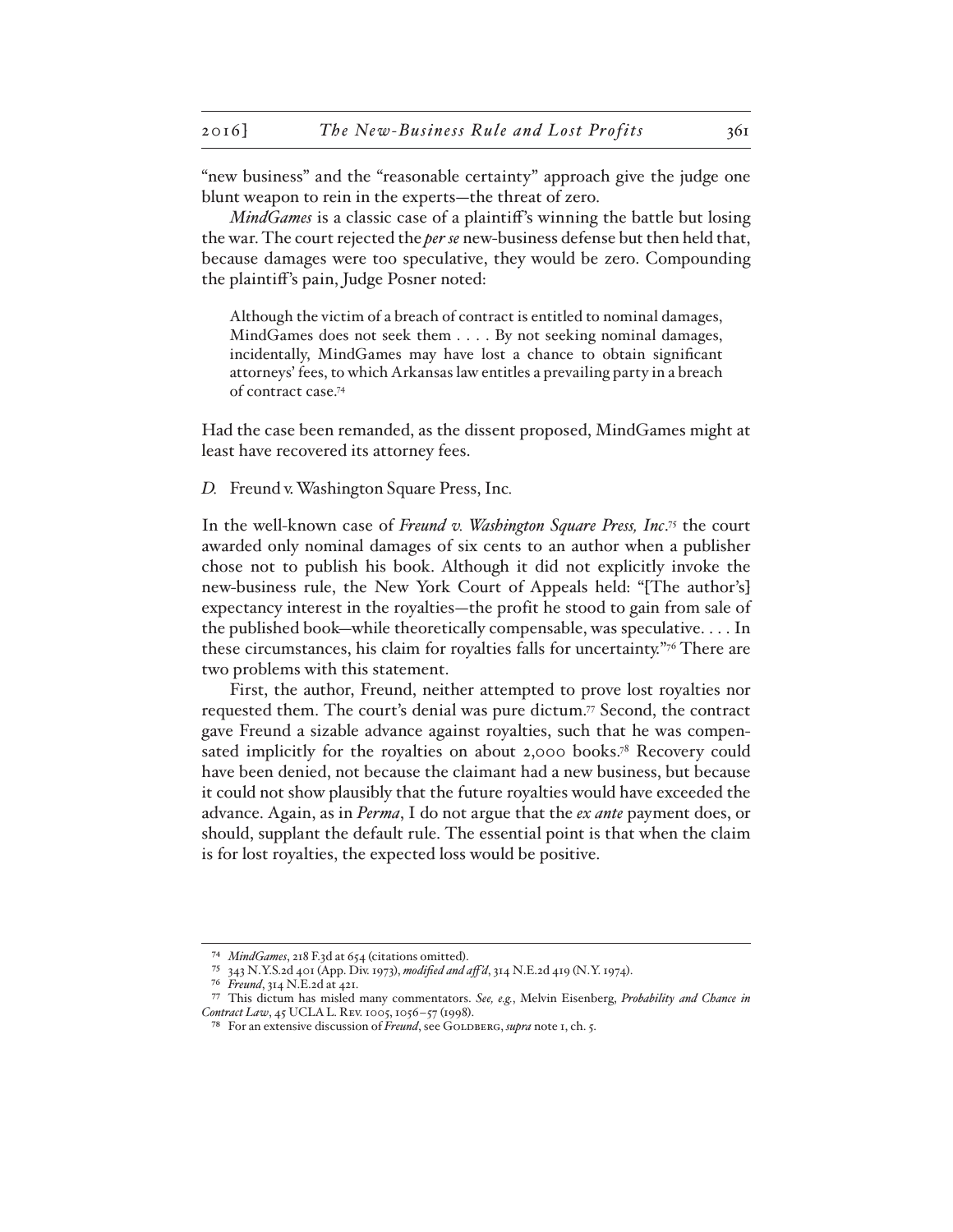#### III. Cases Involving Delay and Defect

Judge Posner noted in *MindGames*:

The rule of *Hadley v. Baxendale,* often prevents the victim of a breach of contract from obtaining lost profits, but that rule is not invoked here. Neither the "new business" rule nor the rule of *Hadley v. Baxendale* stands for the *general* proposition that lost profits are never a recoverable item of damages in a tort or breach of contract case.79

In *Hadley*, of course, the breach of agreement caused a delay. Delay was also a problem in a number of new-business cases. Interestingly, one of the earliest new-business cases, *Abbott v. Gatch*, 80 involved a contract into which the parties had entered a year before the *Hadley* decision and concerned the delayed construction of a flour mill.

### *A. Delay*

In *Abbott v. Gatch*, the Maryland Court of Appeal in 1859 found a contractor to have missed the contractual deadline for constructing a mill by about three months. The court rejected the owner's claim for lost profits:

We cannot adopt any estimate of profits that Abbott might have realized from working the mill, because these were merely speculative, depending on the quantity of flour it might grind, the fluctuations of the market, as to prices of flour and grain, and the remote contingencies of his being able to procure wheat, labor and fuel, as well as the continuance of the mill in running order, free from accidents and loss of time from other causes.<sup>81</sup>

However, this conclusion did not mean that the owner would not receive any compensation. "Considering the uncertainties attending the milling business, and the difficulty of defining a safer guide for juries, we are of opinion, that a fair rent is the most reasonable standard of the defendant's loss by reason of the plaintiff 's failure to complete the mill."82 The court gave no indication as to how it would determine a "fair rent." There are a number of possible measures, none very good. Although unlikely, one possible measure would be the expected revenues less the sum of the projected operating costs and the cost of capital—that is, the projected lost operating profits minus the cost of capital. That would entail the same problems that the court recognized when it rejected "lost profits." A second possible measure would be discounted

<sup>79</sup> *MindGames*, 218 F.3d at 655 (discussing Hadley v. Baxendale, 9 Ex. 341, 156 Eng. Rep. 145 (1854)).

<sup>80</sup> 13 Md. 314 (1859).

<sup>81</sup> *Id.* at 333–34.

<sup>82</sup> *Id.* at 334.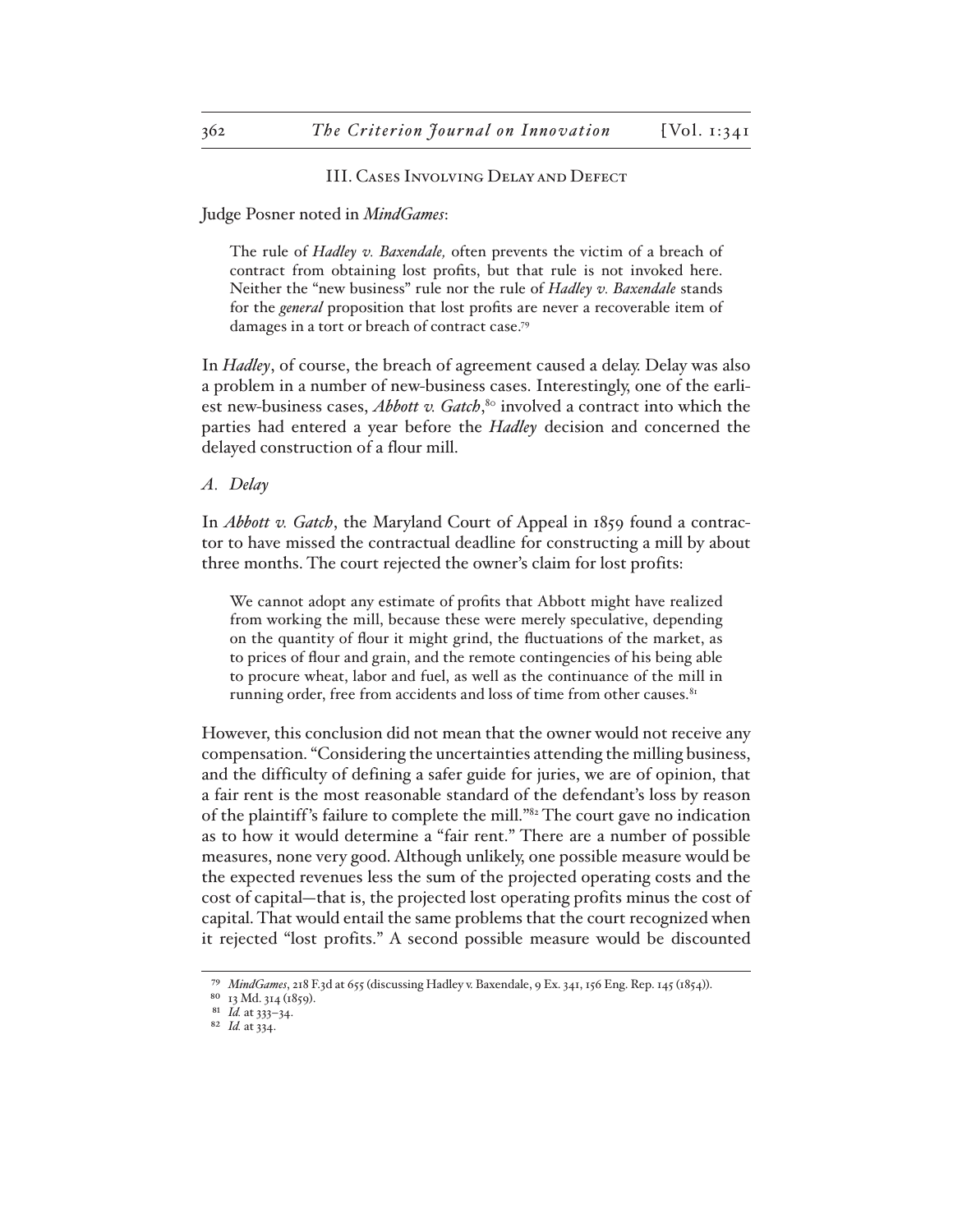construction costs—that is, the construction costs plus land acquisition costs. A third measure would involve finding a comparable, although it is hard to imagine that there were any rented flour mills to compare with.

The rental value measure appeared again in *Evergreen Amusement Corp. v. Milstead*, 83 decided in 1955. In that case, a contractor was hired to clear a site for the construction of a drive-in theater. There was a delay, probably attributable to inaccuracies in the initial survey, which made the execution of the project much more difficult. There had been a dispute over who should pay for the additional 8,000 cubic yards of dirt required to complete the project. Evergreen withheld payment for that work, and the contractor sued Evergreen. Evergreen then counterclaimed for lost profits from the delay. The court denied Evergreen's counterclaim, invoking the new-business rule. Citing *Abbott v. Gatch*, the court concluded: "We think the [trial] court was right in basing the damages for delay in the completion of the site on fair rental value and the actual monetary losses incurred."84 Again, the court was silent on how it might determine the fair market value of a drive-in theater rental.

The plaintiff could argue alternatively that, because the mill or theater had been completed and was operable, the court could calculate a reasonable estimate of the harm on the basis of actual operations over a given period. That approach was unsuccessful in 1918 in *Cramer v. Grand Rapids Show Case Co*. 85 When it reasserted the *per se* rule in *Kenford*, the New York Court of Appeals harkened back to *Cramer*,<sup>86</sup> which involved the delayed delivery of furniture worth \$1,376.75 that was necessary for opening a retail store. The Court of Appeals in *Cramer* observed that the trial judge in *Cramer* had instructed the jury:

If a man has arranged to start a business at a certain time, and is prevented from starting it by reason of wrong or breach of contract by somebody else, he is entitled to recover whatever profits he can show he would have made during that time for the breach of contract by the other party.<sup>87</sup>

The plaintiff had relied on data on sales and costs after it finally opened in determining its lost profits, arguably for a comparable period of time. It claimed lost profits of about \$6,000 and additional losses of approximately \$800. The jury award did not calculate damages by category, but awarded a lump sum of \$3,310, which the trial judge reduced further to \$1,500. The Court of Appeals found the jury instruction to be reversible error. Only data

<sup>83</sup> 112 A.2d 901 (Md. 1955).

<sup>84</sup> *Id.* at 906; *see id.* at 905 (citing *Abbott*, 13 Md. 314).

<sup>85</sup> 119 N.E. 227 (N.Y. 1918).

<sup>86</sup> Kenford Co. v. Erie County, 493 N.E.2d 234, 236 (N.Y. 1986) (citing *Cramer*, 119 N.E. 227).

<sup>87</sup> *Cramer*, 119 N.E. at 228.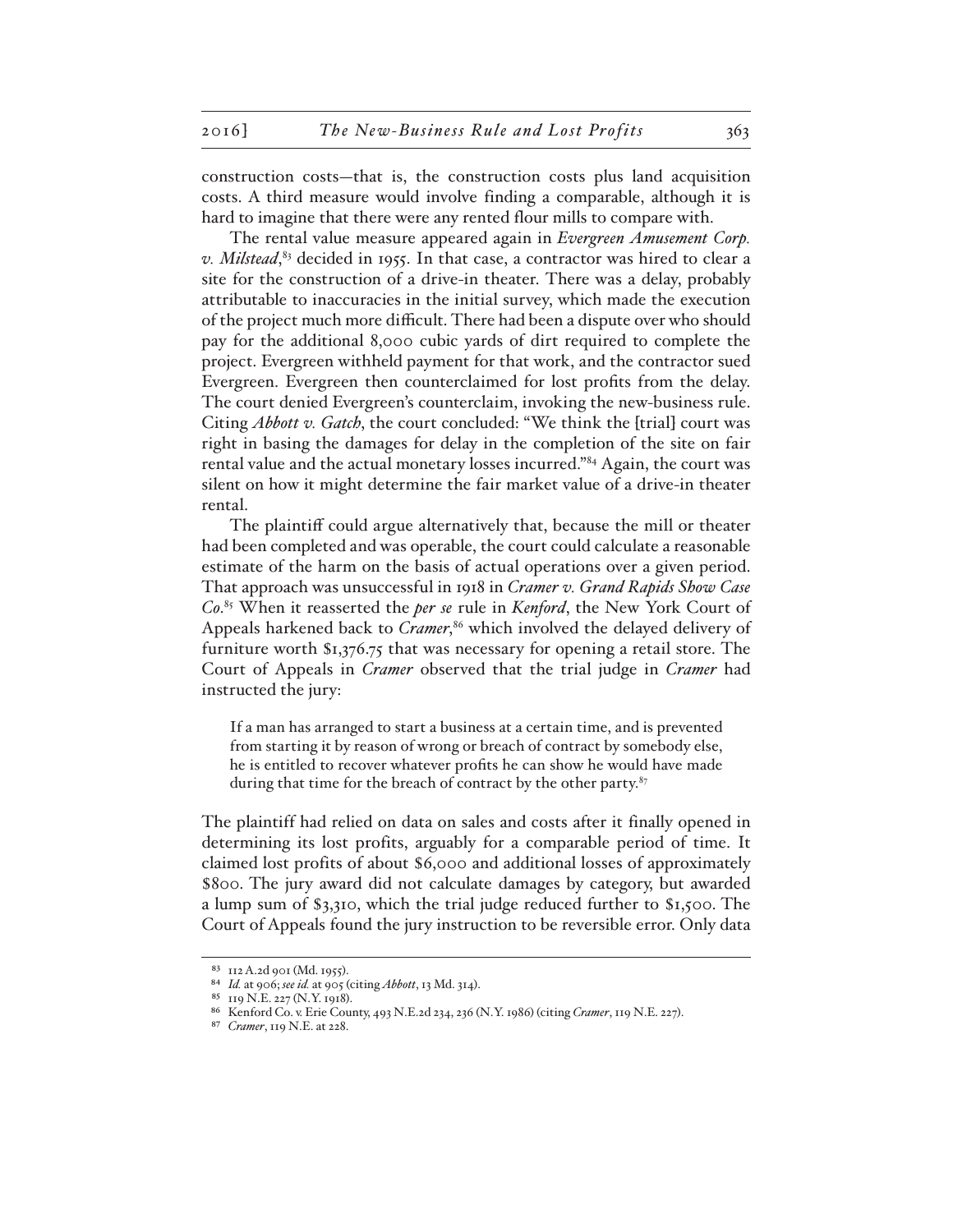from past performance would be allowed and it would be impossible for a new business to generate such data.<sup>88</sup>

If the only question was whether such data would be adequate for proving losses, then the court was surely wrong. Although the parties might quibble over the appropriate time period that should be subject to analysis, the data would be just as real as the data that an existing firm would have presented. The more relevant question is the *Hadley* question. Putting it in the "tacit assumption" framework, fashionable at that time (and still one that I prefer), $89$  would a seller of furniture know that if it were late the buyer could not open its business, and would it agree that it would pay for all lost profits prior to the opening, even though it knows virtually nothing about the nature of the buyer's business? I would say No; others might disagree, but for the purposes of my article, the important point is that the fact that Cramer's was a new business was irrelevant for determining the damages.

*Marvell Light & Ice Co. v. General Electric Co.*<sup>90</sup> is a case similar to *Cramer. Marvell* was the 1924 Arkansas precedent cited in *MindGames* for the notion that there was a *per se* rule against awarding lost profits for a new business. Judge Posner noted quite properly that *Marvell* was a case of delay, and he questioned why the court found the computation of damages difficult:

*Marvell* was a classic *Hadley v. Baxendale* type of case—in fact virtually a rerun of *Hadley,* except that the appellants alleged that they had notified the seller of the icemaking machinery of the damages that they would suffer if delivery was delayed, and the seller had agreed to be liable for those damages. The decision is puzzling in light of that allegation; it is doubly puzzling because, assuming that by the time of the trial the ice factory was up and running, it should not have been difficult to compute the damages that the appellants had lost by virtue of the five and a half month delay in placing the factory in operation. Presumably it would have had five and a half months of additional profits.<sup>91</sup>

Of course, Judge Posner is correct. Unlike the cases involving opportunity cost, *Marvell* involved losses that were real and easy to measure. The only question should have been whether the *Hadley* rule precluded recovery.

In *Cook Associates, Inc. v. Warnick*<sup>92</sup> the lost-profits claim succeeded, and the court addressed the *Hadley* issue specifically.93 Cook constructed a manufacturing plant that opened eight months late because the supplier—Chief—

<sup>88</sup> *Id.* at 228–29.

<sup>89</sup> *See* GOLDBERG, *supra* note 1, ch. 8.

<sup>90</sup> 259 S.W. 741 (Ark. 1924).

<sup>91</sup> MindGames, Inc. v. W. Publ'g Co., 218 F.3d 652, 655 (7th Cir. 2000).

<sup>92 664</sup> P.2d 1161 (1983).

<sup>93</sup> For another case involving delay in which the court rejected the *per se* rule, see Drews Co. v. Ledwith-Wolfe Assocs., Inc., 371 S.E.2d 532, 533 (S.C. 1988). However, in this case, the court concluded that the claimant's proof was inadequate and awarded nothing.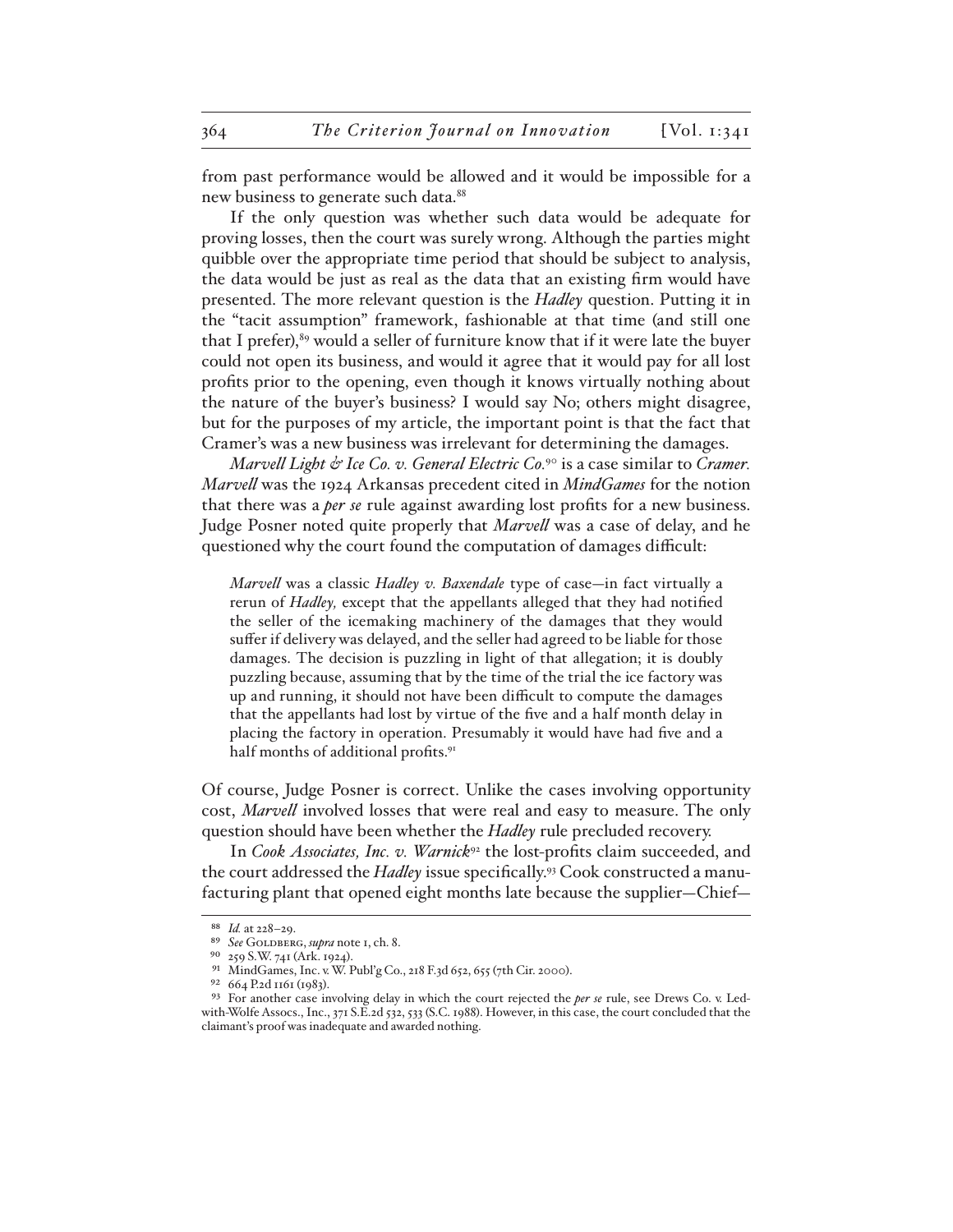failed to deliver the plant's parts on time.94 Cook sued Chief, and the jury awarded lost profits of \$56,908 on the basis of the plant's actual operation in the first two months.95 As in the previous two cases, there is no real question about the adequacy of proof—the actual profits after the plant had started operating were a good enough proxy for the forgone profits during the delay. Chief urged an "adoption of the 'tacit agreement test' of foreseeability."96 However, the court noted that the Uniform Commercial Code had rejected the tacit-assumption test and concluded that the "evidence is sufficient to support a conclusion that Chief had reason to know that an inordinate delay on its part could prevent Cook's production and sale of slurry, thereby causing a loss of profits."97 I am not concerned with whether or not the finding is correct; given the finding, the court framed the question in *Hadley* terms and held in effect that the seller bore the risk of the costs due to delay.

*B. Defects*

In the delay cases in which the plaintiff did ultimately operate the business, the actual earnings from operation could provide a reasonable estimate of the damages. The recoverability of those damages would be subject to two qualifications. The first is the possibility that the *Hadley* rule would bar recovery.98 The second is the possibility that the parties had contracted over the issue with either a disclaimer or a damage limitation. Defect cases raise similar questions. I focus on two cases in which the courts held that lost profits were recoverable but then rejected the claim on the grounds of measurability.

*1.* Mid-America Tablewares, Inc. v. Mogi Trading Co.

In *Mid-America Tablewares, Inc. v. Mogi Trading Co.*, 99 the defendant stipulated that there had been breaches of express warranty, implied warranty of merchantability, and implied warranty of fitness for a particular purpose, so the only issue was damages. The buyer had been in the table-linen business and wanted to launch a dinnerware business to complement it. It contracted with Mogi, a Japanese firm, to provide ceramic dinnerware. Unfortunately, the dinnerware exceeded FDA regulatory-guidance levels for leachable lead.

<sup>94</sup> Cook sued both the manufacturer, Chief, and the dealer, Warnick. The latter was exonerated. *Warnick*, 664 P.2d at 1164.

<sup>95</sup> *Id.* at 1163–64. Cook had asked for \$100,000. According to the court, the average monthly profits for the first thirteen months of operation were \$35,650, which indicates lost profits over eight months of \$285,200. There is no discussion of the discrepancy.

<sup>96</sup> *Id.* at 1167.

<sup>97</sup> *Id.*

<sup>98</sup> The *Hadley* rule is typically referred to as *foreseeability*. I find that label to be an unhelpful and misleading term. *See* GOLDBERG, *supra* note 1, chs. 8-10. For those who feel comfortable with it, feel free to substitute *foreseeability* for *Hadley* in the text.

<sup>99</sup> 100 F.3d 1353 (7th Cir. 1996).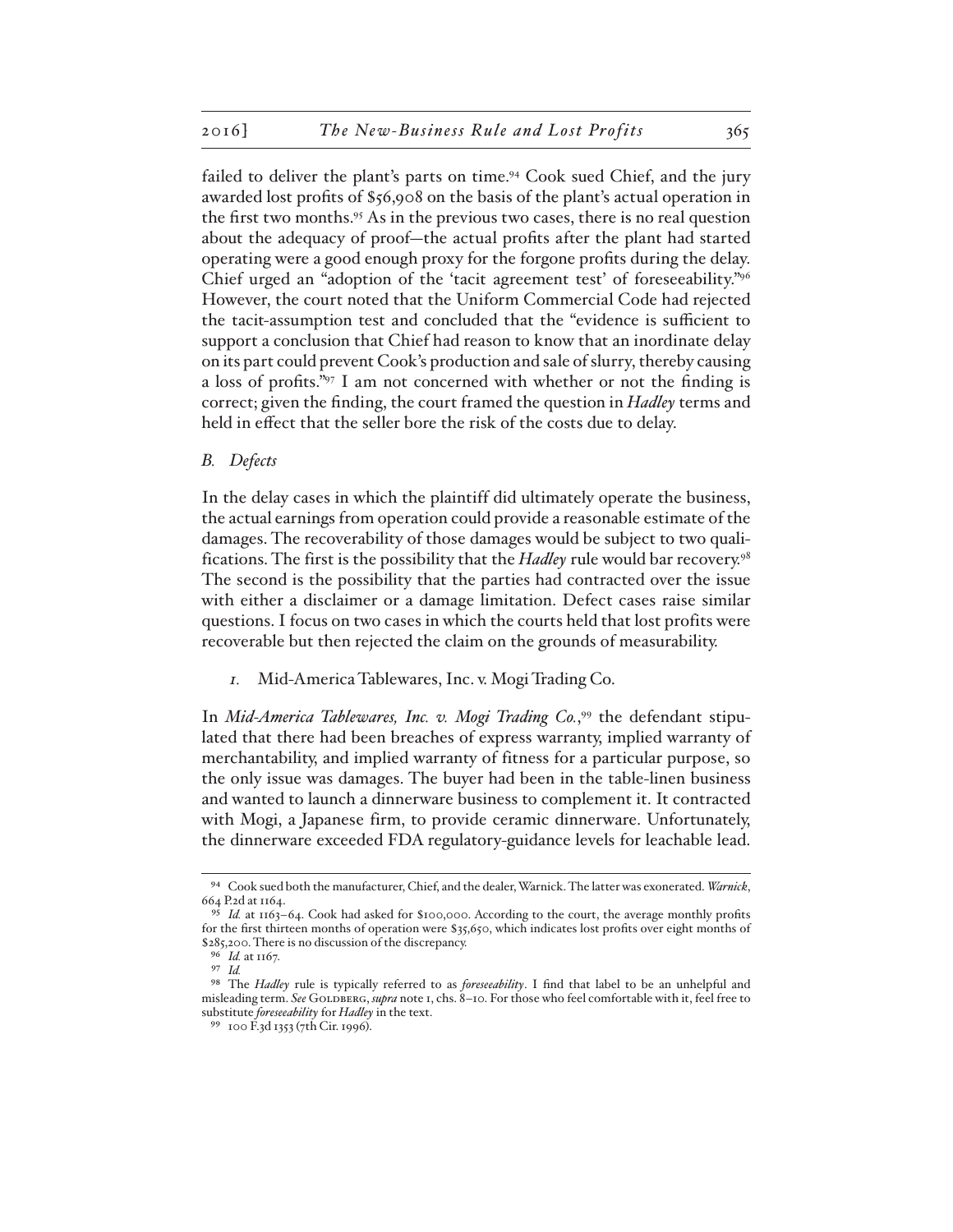Mid-America stopped shipping the dinnerware to its customers and recalled all shipments that had already been made. The jury found incidental damages of approximately \$57,000.100 At issue was the claim for lost profits, about \$300,000 in the first year (1994) and \$2.6 million over the next decade.<sup>101</sup>

The Seventh Circuit, asserting that to deny recovery for lost profits "'would be tantamount to holding that the defendant could breach this particular contract with impunity,'"102 held that Wisconsin would permit the recovery of lost profits for a new business. Invoking both *Fera* and *Super Valu,* the court said:

The determination as to whether future profits were within the contemplation of the parties when contracting necessarily turns on the specific facts established at trial. . . . There is no basis to conclude that evidence as to the foreseeability of Mid-America's lost future profits should be excluded as a matter of law.<sup>103</sup>

The evidence that Mid-America's expert witnesses presented was the best available evidence and therefore could not be excluded as a matter of law.104

After arguing at length that the lost-profits claim was not barred, the court rejected the expert's damage estimate for the post-1994 period, holding that it was "monstrously excessive."<sup>105</sup> The Seventh Circuit criticized the expert's sales projections as being wildly optimistic and remanded for further proceedings.106 The court did not say whether that component of damages should be determined on retrial or whether the claim was too speculative and should therefore be zero. The defense expert had attacked various elements of the projections, but even he conceded that "there clearly were lost profits."<sup>107</sup> However, his claim is basically the same as Fera's and others' that I discuss in Part I. There is no reason to believe that the rewards to future expenditures on this project would be better than anything else Mid-America could have done with the same funds. Its lost profits would be zero—not because of a *per se* rule, but because the expected value of the

<sup>100</sup> The court did not say what the "incidental damages" comprised. I presume that they included the costs of the recall and perhaps some of the costs of management time spent in dealing with the problem. <sup>101</sup> *Mogi Trading*, 100 F.3d at 1356. The defendant did not contest the 1994 damages.

<sup>102</sup> *Id*. at 1366 (quoting Welch v. U.S. Bancorp Realty & Mortg. Tr., 596 P.2d 947, 963–64 (Or. 1979)). For

an argument that this was an inaccurate statement of Wisconsin law, see L. Katie Mason, Mid-America Tablewares, Inc. v. Mogi Trading Co.*: The Seventh Circuit's Tasty Recipe for New Business Recovery of Future Lost Profits Under Wisconsin Law, Or a Suspicious Side Dish Wisconsin Won't Try?*, 2005 Wis. L. Rev. 1385.

<sup>103</sup> *Mogi Trading*, 100 F.3d at 1362–63.

<sup>104</sup> *Id.* at 1366–67. 105 *Id.* at 1367.

<sup>106</sup> *Id.* at 1368–69.

<sup>107</sup> *Id.* at 1376.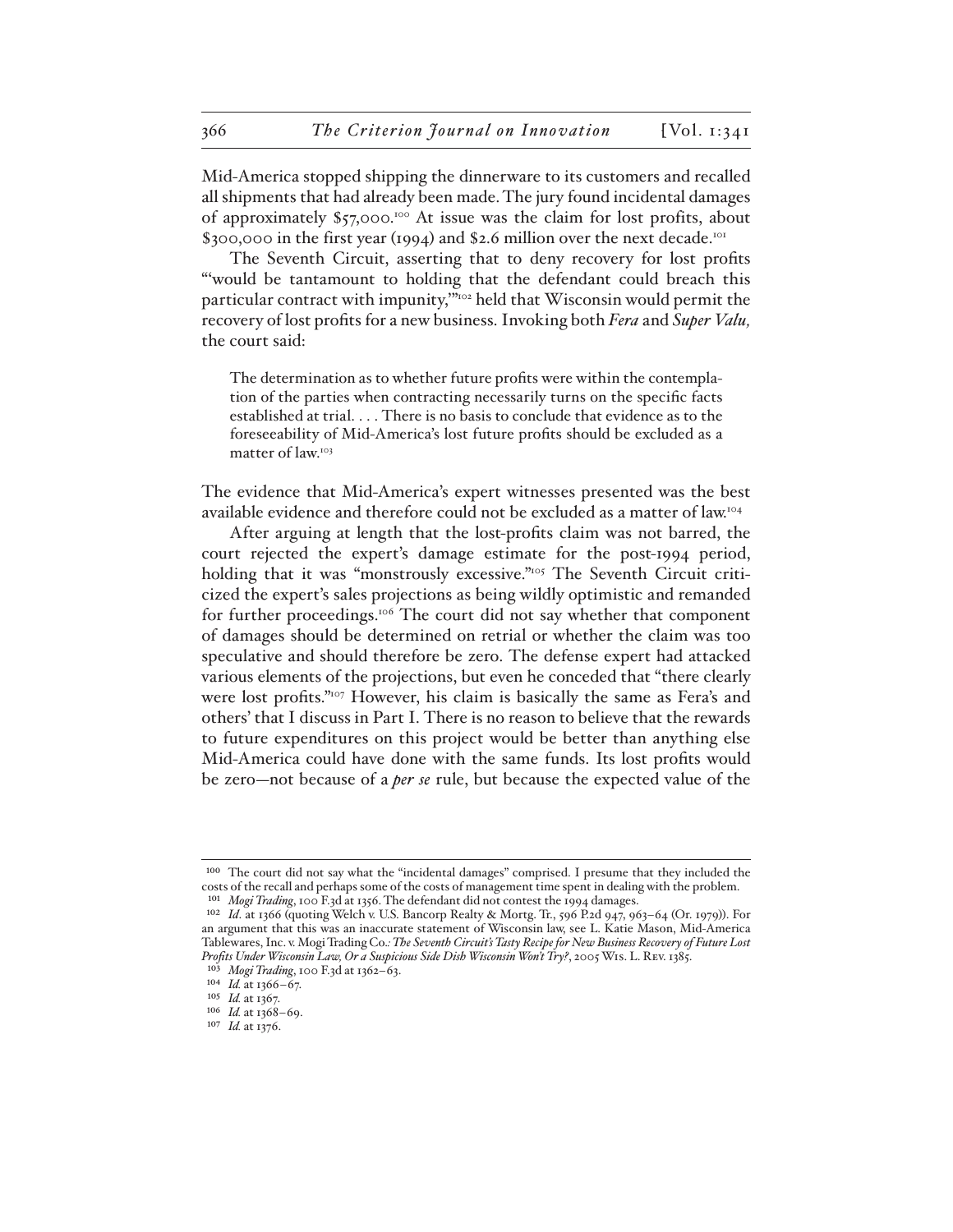future expenditures on that project would be the opportunity cost of the funds.<sup>108</sup>

*2.* Olathe Manufacturing, Inc. v. Browning Manufacturing

In *Mid-America*, the buyer did not make further expenditures—hence the zeroprofit outcome. In *Olathe Manufacturing, Inc. v. Browning Manufacturing*, 109 the buyer continued to make expenditures, which raised a different question. I must note first that, unlike *Mid-America*, the existence of a limitation on remedies was a significant issue. As is quite common, Browning sold its goods conditional on a repair-and-replace remedy limitation. Or at least it tried to do so. A considerable portion of the opinion—about 8,000 words—dealt with whether the limitation was part of the contract, and the court concluded that, as a matter of law, it was not.<sup>110</sup> Thus, it was up to Olathe to prove damages, including those from lost profits. However, the trial court and the Kansas Supreme Court ultimately rejected the expert witness's damage measurement, concluding that it was too speculative.

Browning manufactured bearings, components of the 866 Tub Grinder, which was a new product that Olathe designed and sold. Because the 866 Tub Grinder was a new product, it would be subject to the new-business rule. Browning's bearings failed, causing Olathe's tub grinders to malfunction. Olathe sued Browning for damages for the tub grinders that had been damaged and for the lost profits on its future sales. Unlike in *Mid-America*, Olathe continued its business. To understand the underlying damage theories of this case, it is necessary to note that the damage was on the 10-foot tub grinders and that the 10-foot model was replaced subsequently by a 12-foot model. Because the first trial ended as a mistrial, Olathe's expert presented two estimates. For the first trial, he argued that Olathe's damaged reputation resulted in a loss of future sales, and he claimed lost profits of \$4.3 million.<sup>111</sup> However, at his deposition before the second trial, the economic expert "admitted that his planned testimony for the first trial—that Olathe lost \$4.3 million in lost profits due to the lost sales of 10-foot tub grinders—was 100% wrong."112 Olathe's market share for 10-foot grinders did not fall. In fact, its market share was greater than its expected share had the bearing malfunction not occurred. Undaunted, the expert proposed a different theory.<sup>113</sup> Because Olathe devoted a substantial amount of resources to redesigning the

<sup>108</sup> Mid-America might have argued that because of its existing table-linen business, it had complementary assets that made the expected returns in the dinnerware market greater than the opportunity cost of capital.

<sup>109</sup> 915 P.2d 86 (Kan. 1996).

<sup>&</sup>lt;sup>110</sup> I confess that I found the court's reasoning unpersuasive.

<sup>111</sup> *Olathe*, 915 P.2d at 100.

<sup>112</sup> *Id.* at 102.

<sup>&</sup>lt;sup>113</sup> There was no explanation why Olathe decided to use the same expert the second time around.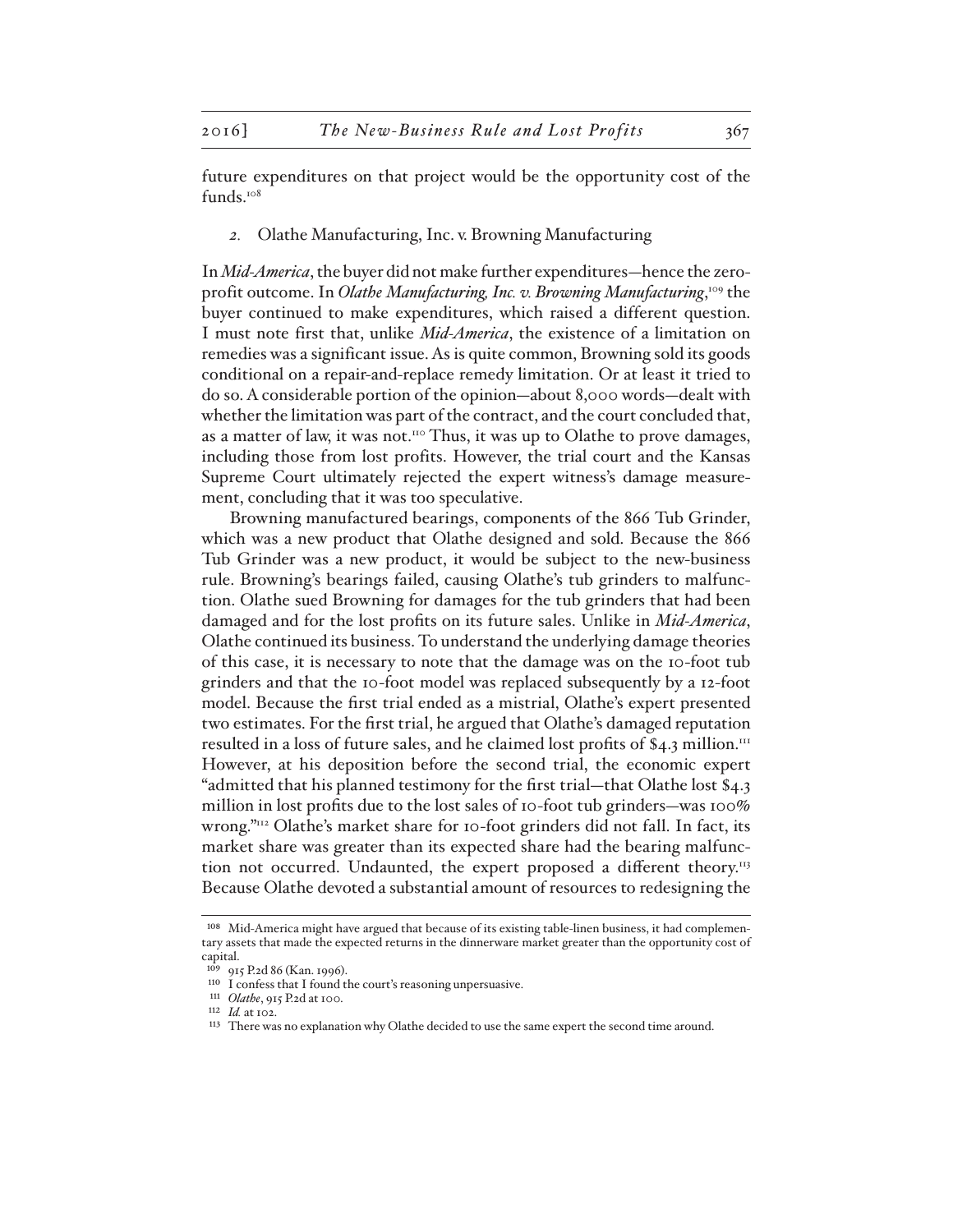10-foot grinders, its development of the 12-foot grinders had been delayed, resulting in a loss of Olathe's market share in the 12-foot grinder market.<sup>114</sup> The expert estimated lost profits of about \$8 million.<sup>115</sup>

Olathe argued that, under the "certainty" rule, it needed to prove only that it had actually suffered damages and that certainty was not necessary to prove the actual amount of damages. In upholding the trial judge's decision to bar the expert's testimony, the court said: "Olathe's evidence regarding the new lost profit theory was based on rumors, guesses, and assumptions. Thus, the trial court did not abuse its discretion in holding that the lost profit evidence was speculative as a matter of law."<sup>116</sup> Note two things. First, it presumes implicitly that there is some boundary at which "rumors, guesses, and assumptions" become so egregious that there is a shift from a matter of *fact* to a matter of *law*. Second, the court's statement concerns the quality of the inputs, not the damage theory itself. If only the expert had been more rigorous in assembling the data, the damage report would have been admissible.

The certainty of the damage estimate was the not relevant issue; the expert was measuring the wrong thing. Olathe's expected damages—beyond the costs associated with its damaged grinders and its possible redesign effort—were the delay costs, which should be subject to the *Hadley* rule. That is, the expected cost due to the delay in bringing a product to the market, which is mainly the time value of money.<sup>117</sup> The delay would entail a real loss, and the contract would determine which party would bear the risk of that loss. If recovery were to be denied, the reason should not be the newness of the business; rather, it should be that by creating a forcing default, $118$ the parties would then be induced to deal with the problem *ex ante* with a disclaimer or a liquidated-damages clause. Ironically, in *Olathe* the court had gone out of its way to hold that these defenses were unavailable as a matter of law.

## IV. Cases Involving Anticipatory Repudiation

Suppose that, under a long-term contract, a seller has begun performing but has not yet delivered any output. If the buyer were to breach the contract, would the seller have a viable claim to its lost profits? There are two different

<sup>114</sup> "[A]ccording to Olathe, . . . it was required to pour all of its resources into the redesign of the 10-foot tub grinder[,] and . . . Olathe would have used these resources to develop a 12-foot tub grinder had the bearings in the 10-foot grinder not been faulty." *Olathe*, 915 P.2d at 105.

<sup>115</sup> *Id.* at 102.

<sup>116</sup> *Id.* at 106.

<sup>117</sup> That is the equivalent of the rental value in Abbott v. Gatch, 13 Md. 314 (1859), and Evergreen Amusement Corp. v. Milstead, 112 A.2d 901 (Md. 1955).

<sup>118</sup> For a discussion of default rules, see Ian Ayres & Robert Gertner, *Filling Gaps in Incomplete Contracts: An Economic Theory of Default Rules*, 99 Yale L.J. 87 (1989).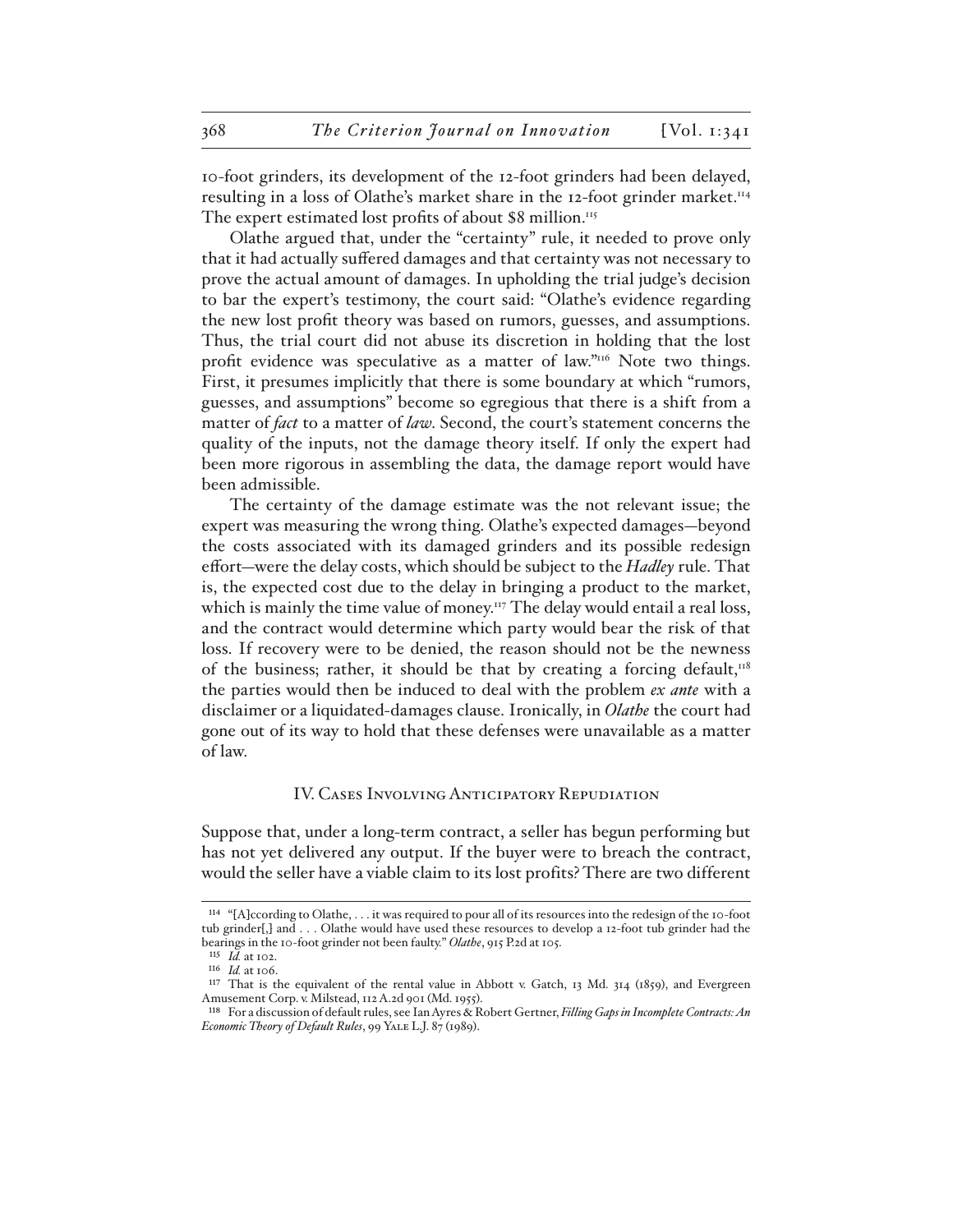scenarios. One involves cases in which there is no change in the market at the time of the buyer's repudiation. The other involves cases in which market conditions had deteriorated at the time of repudiation.

In *Tractebel Energy Marketing, Inc. v. AEP Power Marketing, Inc.*, 119 the trial judge in the Southern District of New York misused the new-business rule in denying the plaintiff's recovery. To simplify the facts, the seller (AEP) agreed to build a power plant, and the buyer (TEMI) agreed to a twenty-year takeor-pay contract. After the AEP had spent about \$500 million on the plant, but before it actually had produced any power, the market collapsed and the buyer, TEMI, repudiated. The trial judge denied AEP recovery for its lost profits on two grounds: (1) the project was a new business and (2) determination of lost profits was too speculative. I will come to the "speculative" question below, but first I want to consider the new-business issue, with a variation on the facts.

Suppose, contrary to fact, that market conditions had not changed at all. If that were the case, should the seller receive any compensation? In one sense, the problem is similar to that in *Fera*. There is no reason to believe that subsequent performance of the contract would be any more profitable for AEP than its alternatives. The difference is that in *Fera*, the plaintiff had not made any investments in reliance on the lease. In this case, AEP had spent \$500 million. There should be no recovery for *future* lost profits. Because market conditions had not changed, the expected value of the future stream of profits had not changed. However, it would be relevant to compensate AEP for the costs that it incurred in reliance on the contract. That compensation would depend on the alternative use of the power plant. If AEP had no feasible alternatives, one could argue that the buyer should be liable for the entire \$500 million. However, if AEP could switch seamlessly to selling to an alternative customer, then the reliance damages (net of mitigation) would be zero.

In the actual case, the market did collapse. The seller now had a valuable asset—the right to sell at the contract price, which was greater than the market price. The damages would be the change in the value of that asset. The existence of damages has nothing to do with the newness of the business. The seller's expert witness concluded that damages were \$520 million, but the buyer's expert concluded that there had not been any losses at all. The trial judge was not impressed by either expert and "found both experts provided unreliable testimony and worse yet, [that their testimonies] appeared to be clouded by their obvious advocacy, to paraphrase a popular show tune, on behalf of the lady they came in with."120 But even if the expert witnesses had

<sup>119</sup> *Tractebel II*, Nos. 03 Civ.6731 HB, 03 Civ.6770 HB, 2006 WL 147586 (S.D.N.Y. Jan. 20, 2006), *vacated in part*, *Tractebel III*, 487 F.3d 89 (2d Cir. 2007).

<sup>120</sup> *Tractebel II*, 2006 WL 147586, at \*4.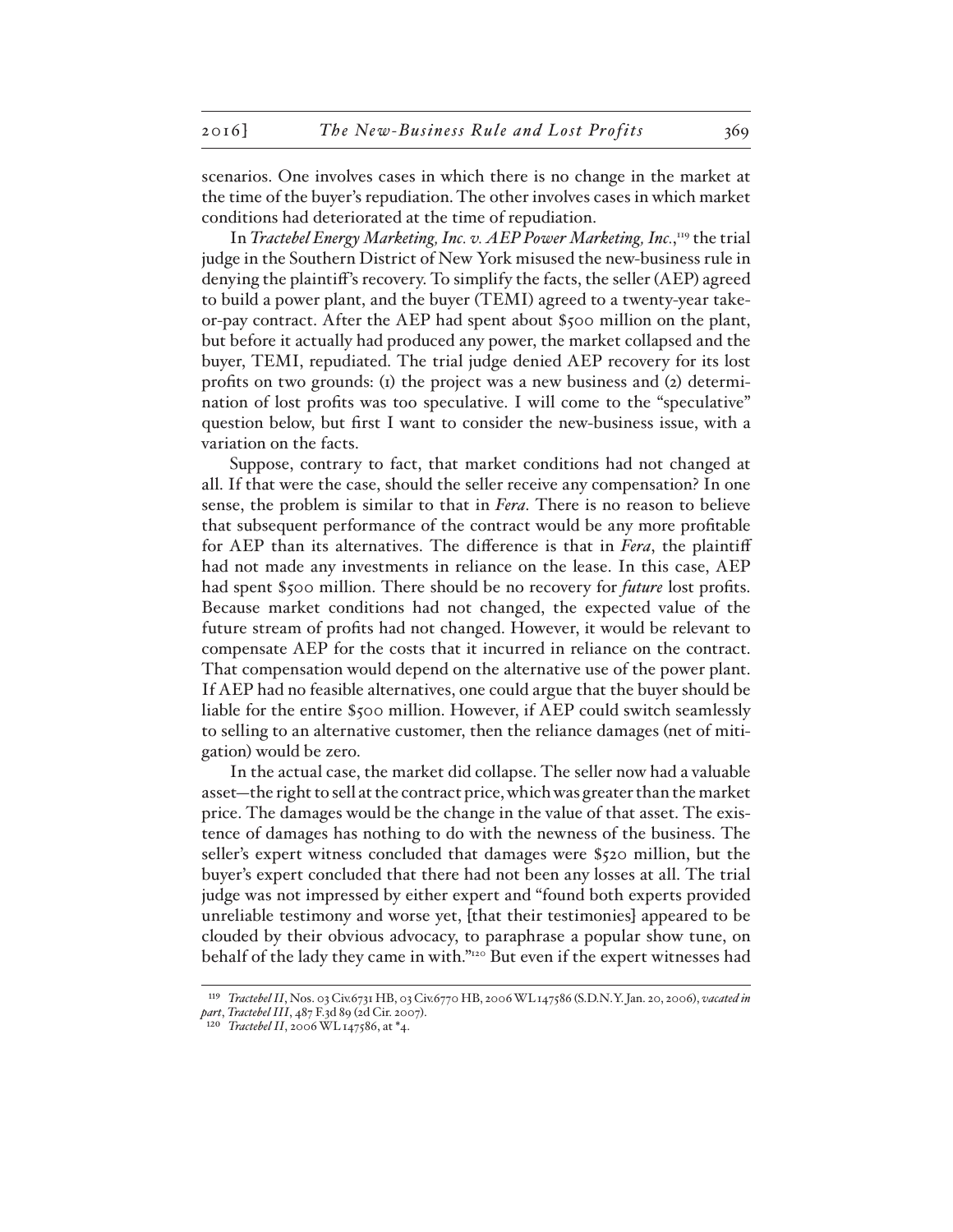done impeccable work, the judge would not have accepted their estimations on the grounds that they were too speculative:

In order to know what AEP's revenues would be over the next twenty years, one would have to be able to presage a vast and varied body of facts. Any projection of lost profits would necessarily include assumptions regarding the price of electricity and the costs of operating over twenty years. One would also need to surmise what competing forms of energy such as coal and nuclear energy would cost over the same time period. Also factoring into this calculation are the political and regulatory developments over twenty years, population growth in the Entergy region, and technological advances affecting the production of power and related products. With so many unknown variables, these experts might have done as well had they consulted tealeaves or a crystal ball.<sup>121</sup>

So, the lost-profit damages were zero.<sup>122</sup>

The Second Circuit reversed and held that AEP's "lost profits" were indeed the appropriate damage remedy.<sup>123</sup> It concluded that, although the projection of lost profits would be difficult, it was not "speculative."124 Projecting lost profits was essentially the same exercise in which the parties had engaged at the time of their negotiation of the twenty-year contract.<sup>125</sup> I want to make two points. First, neither "speculative" nor "certainty" is helpful in determining whether there should be compensation. Is it easier to assess damages in this contract, with a twenty-year horizon and with both quantity and price variable, than in any of the cases discussed earlier in which the court first said the new-business rule no longer precluded recovery, but then denied recovery because the measurement was too uncertain. Courts have been content to fall back on "certainty," using it as a wild card to reward some claimants but not others.

Second, in most of the cases discussed earlier, the lost-profits claim involved c*onsequential* damages. In *Tractebel*, the lost-profits claim was for *direct* damages. The contract was an asset for the seller; when the market collapsed, the value of that asset went up. How much? That is the measure of what the seller lost at the time of repudiation. It would be the difference between the expected net revenues had the market conditions not changed and the net revenues given that there had been a change. That difference is precisely what the experts attempted to quantify under the lost-profit

<sup>121</sup> Tractebel Energy Mktg., Inc. v. AEP Power Mktg., Inc. (*Tractebel I*), Nos. 03 Civ. 6731(HB), 03 Civ. 6770(HB), 2005 WL 1863853, at \*16 (S.D.N.Y. Aug. 8, 2005), *aff 'd in part and vacated in part*, *Tractebel III*, 487 F.3d 89.

<sup>122</sup> *Id.* at 17.

<sup>123</sup> *Tractebel III*, 487 F.3d 89 (2d Cir. 2007).

<sup>124</sup> *Id.* at 112 n.26.

<sup>125</sup> *Id.*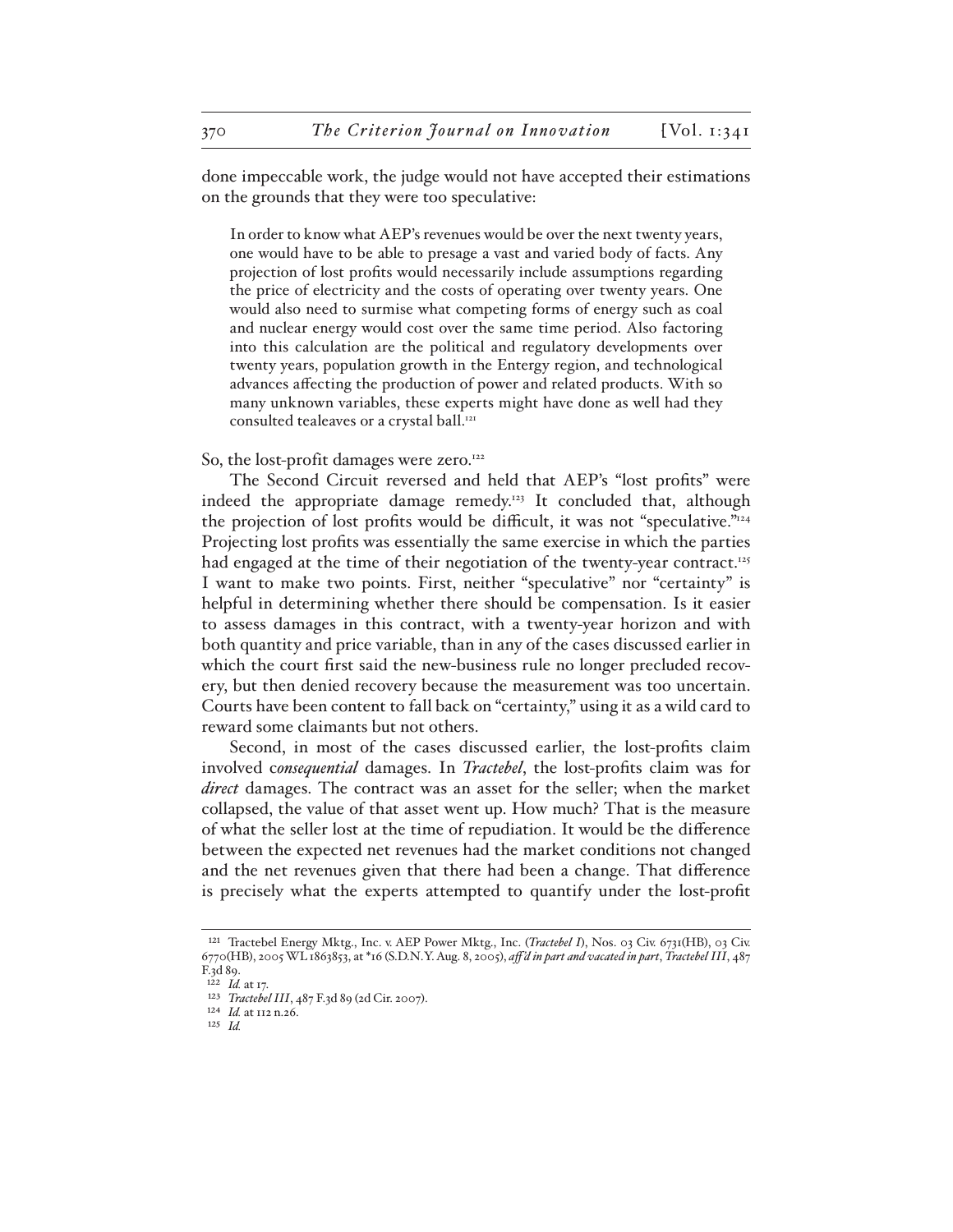rubric—the net present value of the difference between two projected-revenue streams.126

### V. CONCLUSION

#### In *MindGames,* Judge Posner rejected the new-business rule:

The rule doesn't work because it manages to be at once vague and arbitrary. One reason is that the facts that it makes determinative, "new," "business," and "profits," are not facts, but rather are the conclusions of a reasoning process that is based on the rationale for the rule and that as a result turns the rule into an implicit standard. What, for example, is a "new" business? What, for that matter, is a "business"? And are royalties what the rule means by "profits"?127

Courts have fiddled with all these questions to determine whether a particular claimant should be allowed to recover. Sometimes they upheld the *per se* rule but then decided that a business was not new.128 In a number of instances, courts have found that there is no *per se* rule, but then declined to award lost profits for various reasons, often invoking a lack of certainty. In other cases, courts have claimed that certainty is only needed to show the existence of lost profits and that a lower standard exists for showing the magnitude of the loss. Some courts have judged the lost-profits measure by an even lower standard; recall Justice Peters' criterion in her dissent in *BHC*: does "the size of the verdict so shock[] the sense of justice as to compel the conclusion that the [trier of fact] was influenced by partiality, prejudice, mistake or corruption."129

Judge Posner elaborated on his dismissal of the new-business rule: "The rule could be made sensible by appropriate definition of its terms, but we find it hard to see what would be gained, given the existence of the serviceable and familiar standard of excessive speculativeness."130 However, I have argued that courts focus wrongly on speculativeness, or reasonable certainty. The problem is not that measuring damages is difficult, but that courts have often been measuring the wrong thing.

In cases that involve a claim for the future stream of profits on a project that never launched, the presumption should be that there were no lost

<sup>126</sup> I elaborate on this point in Victor P. Goldberg, *Reckoning Contract Damages: Valuation of the Contract as an Asset* (Columbia Law & Economics Working Paper No. 530, Mar. 24, 2016), http://papers.ssrn.com/sol3/ papers.cfm?abstract\_id=2754267.

<sup>127</sup> MindGames, Inc. v. W. Publ'g Co., 218 F.3d 652, 657 (7th Cir. 2000).

<sup>128</sup> RSB Lab. Servs., Inc. v. BSI, Corp., 847 A.2d 599 (N.J. Super. Ct. App. Div. 2004).

<sup>129</sup> Beverly Hills Concepts, Inc. v. Schatz & Schatz, Ribicoff & Kotkin, 717 A.2d 724, 744 (Conn. 1998) (Peters, J., dissenting) (alteration in original) (quoting Grayson v. Wofsey, Rosen, Kweskin & Kuriansky, 646 A.2d 195, 203–04 (Conn. 1994)).

<sup>130</sup> *MindGames*, 218 F.3d at 658.